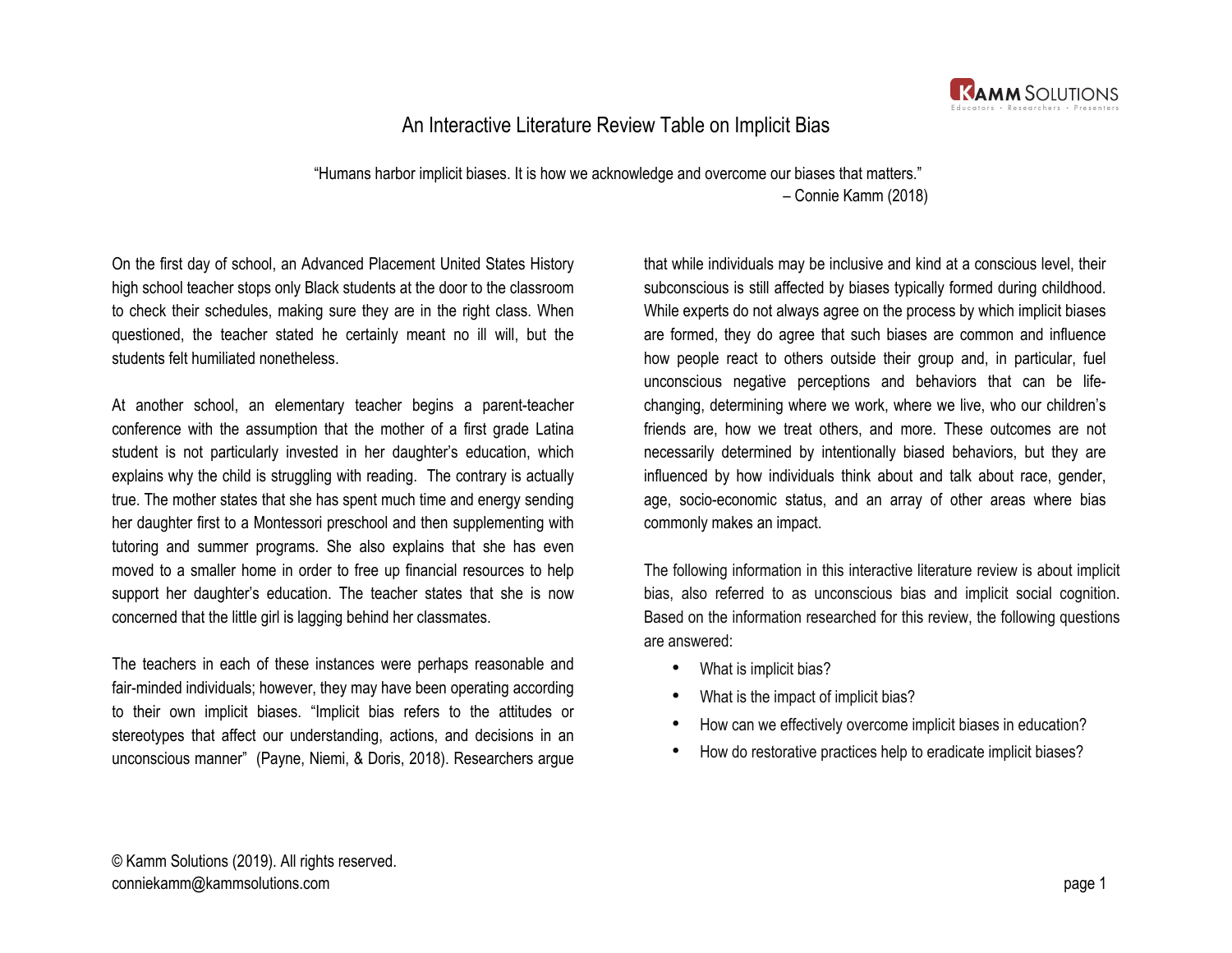

| <b>What is Implicit Bias?</b>                                                                                                                                                                                                                                                                           |                                                                                                                                                                                                                                                                                                                                                                                                                                                                                                                                                                                                                                                                                                                                                                                                                                                                                                                                                                                                                                                                                                                                                                                                                                                                                                                                                        |                                                                                                          |  |
|---------------------------------------------------------------------------------------------------------------------------------------------------------------------------------------------------------------------------------------------------------------------------------------------------------|--------------------------------------------------------------------------------------------------------------------------------------------------------------------------------------------------------------------------------------------------------------------------------------------------------------------------------------------------------------------------------------------------------------------------------------------------------------------------------------------------------------------------------------------------------------------------------------------------------------------------------------------------------------------------------------------------------------------------------------------------------------------------------------------------------------------------------------------------------------------------------------------------------------------------------------------------------------------------------------------------------------------------------------------------------------------------------------------------------------------------------------------------------------------------------------------------------------------------------------------------------------------------------------------------------------------------------------------------------|----------------------------------------------------------------------------------------------------------|--|
| Main Ideas                                                                                                                                                                                                                                                                                              | <b>Additional Information</b>                                                                                                                                                                                                                                                                                                                                                                                                                                                                                                                                                                                                                                                                                                                                                                                                                                                                                                                                                                                                                                                                                                                                                                                                                                                                                                                          | <b>Resources</b>                                                                                         |  |
| Implicit bias<br>refers to<br>attitudes and<br>stereotypes that<br>unconsciously<br>affect how we<br>interact with and<br>think about<br>people outside<br>of our usual<br>group of<br>associations.<br>These biases<br>also affect how<br>we interpret<br>events involving<br>the people<br>around us. | An implicit bias is an unconsciously held set of beliefs and associations about a particular group of people<br>$\bullet$<br>and can result in the attribution of particular qualities to all individuals from that specific group.<br>Implicit bias subconsciously affects how we interact with those outside of our usual group, even when we<br>$\bullet$<br>consciously denounce prejudice in all its forms.<br>Implicit biases are usually the result of one's past experiences, learned behaviors, misinformation, lack of<br>knowledge, and erroneous conclusions about different groups of people based on their gender, faith<br>practices, ethnicity, race, age, and more.<br>The distinctions between implicit and unconscious bias are subtle and, as a result, the two terms<br>$\circ$<br>are generally interchangeable. Implicit bias is also referred to as implicit cognition (Schialabba,<br>2017).<br>Specifically, bias resides in the gap between "what we think and what we think we think" (Interlandi,<br>2015). When such bias goes unchecked, it can be detrimental in the classroom as it directly affects the<br>following mindsets and behaviors:<br>Teachers' expectations of their students,<br>$\circ$<br>How students are disciplined, and<br>$\circ$<br>The level of trust between students and teachers.<br>$\circ$ | <b>Implicit Bias and</b><br><b>Unconscious Bias</b><br><b>How to Think About</b><br><b>Implicit Bias</b> |  |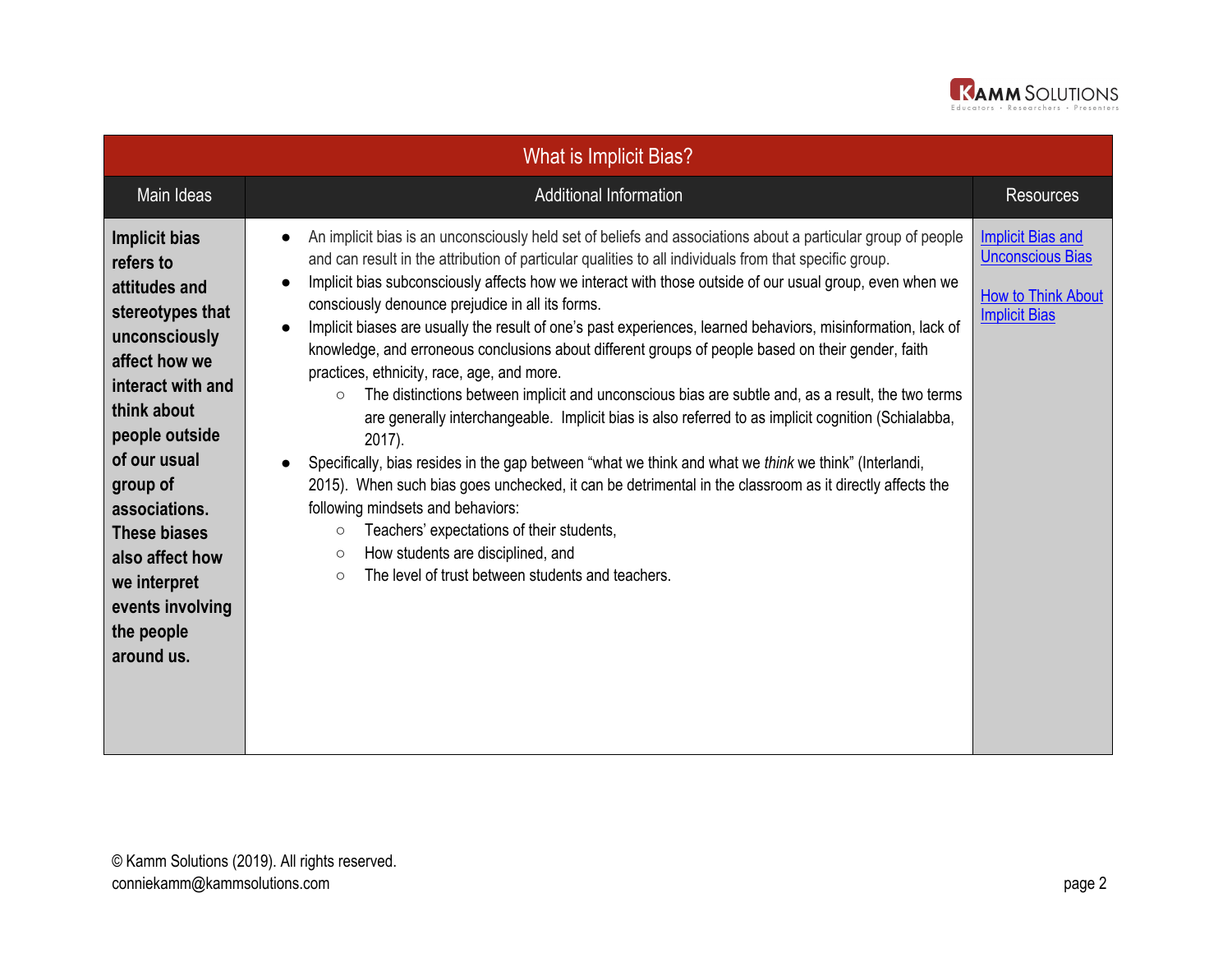

| What is the Impact of Implicit Bias?                                                                                                 |                                                                                                                                                                                                                                                                                                                                                                                                                                                                                                                                                                                                                                                                                                                                                                                                                                                                                                                                                                                                                                                                                                                                                                                                                                                                                                                                                                                                                                                                                                                                                                                                                                                                                                                                                                                                                                                                                                                                                                                                                                                                                                                                                                                                                                                                                                                                                                                                                                                                                                                                                                                                                                                                                                                                        |                                                                                                                                                                                                                                                                                                                                            |  |
|--------------------------------------------------------------------------------------------------------------------------------------|----------------------------------------------------------------------------------------------------------------------------------------------------------------------------------------------------------------------------------------------------------------------------------------------------------------------------------------------------------------------------------------------------------------------------------------------------------------------------------------------------------------------------------------------------------------------------------------------------------------------------------------------------------------------------------------------------------------------------------------------------------------------------------------------------------------------------------------------------------------------------------------------------------------------------------------------------------------------------------------------------------------------------------------------------------------------------------------------------------------------------------------------------------------------------------------------------------------------------------------------------------------------------------------------------------------------------------------------------------------------------------------------------------------------------------------------------------------------------------------------------------------------------------------------------------------------------------------------------------------------------------------------------------------------------------------------------------------------------------------------------------------------------------------------------------------------------------------------------------------------------------------------------------------------------------------------------------------------------------------------------------------------------------------------------------------------------------------------------------------------------------------------------------------------------------------------------------------------------------------------------------------------------------------------------------------------------------------------------------------------------------------------------------------------------------------------------------------------------------------------------------------------------------------------------------------------------------------------------------------------------------------------------------------------------------------------------------------------------------------|--------------------------------------------------------------------------------------------------------------------------------------------------------------------------------------------------------------------------------------------------------------------------------------------------------------------------------------------|--|
| Main Ideas                                                                                                                           | <b>Additional Information</b>                                                                                                                                                                                                                                                                                                                                                                                                                                                                                                                                                                                                                                                                                                                                                                                                                                                                                                                                                                                                                                                                                                                                                                                                                                                                                                                                                                                                                                                                                                                                                                                                                                                                                                                                                                                                                                                                                                                                                                                                                                                                                                                                                                                                                                                                                                                                                                                                                                                                                                                                                                                                                                                                                                          | <b>Resources</b>                                                                                                                                                                                                                                                                                                                           |  |
| Implicit bias is<br>evident in our<br>schools and has<br>far reaching<br>effects on<br>students' current<br>and future<br>wellbeing. | In order to understand the impact of implicit bias, it is important to understand the shifting demographics<br>of public education across the country where the life experiences of the students vary dramatically from<br>that of their teachers:<br>White educators makeup 84% of the current teaching force in public education.<br>$\circ$<br>In 2014, the overall number of non-white students surpassed 50% of the student population.<br>$\circ$<br>The number of Latino students has increased significantly.<br>$\circ$<br>The number of Asian students is steadily increasing.<br>$\circ$<br>The numbers of Black and White students are decreasing.<br>$\circ$<br>More students are multiracial, English language learners, and living in poverty than ever before<br>$\circ$<br>(National Education Association, 2018, pp.1-2).<br>Research shows that non-Black educators have much lower expectations for their Black students than do<br>$\bullet$<br>Black educators (National Education Association, 2018, p.2).<br>Implicit bias plays a large role in the "school-to-prison" pipeline, which affects students of color - African-<br>$\bullet$<br>American students in particular - more than any other group of students.<br>Black students are more likely to receive out of school suspension.<br>$\circ$<br>Black students are less likely to be screened for gifted programs.<br>$\circ$<br>Black students are suspended more frequently and are three times more likely to be expelled<br>$\circ$<br>from school than their white counterparts (Schialabba, 2017).<br>The impact of out-of-school, out-of-class suspensions and other commonly practiced discipline<br>approaches, which are often fueled by implicit bias, can be devastating for the students. Note the<br>following facts:<br>"A single suspension in the first year of high school doubles the dropout chance for that child.<br>$\circ$<br>Children who are expelled are three times more likely to end up in the juvenile justice system.<br>$\circ$<br>Once caught within the juvenile justice system, the psychological and economic consequences<br>$\circ$<br>can have a lasting and burdensome impact on children while simultaneously decreasing their<br>educational and financial opportunities, and increasing the chances of reincarceration.<br>Incarcerated youth are nearly 70 percent more likely to be in jail again by age 25 than youth who<br>$\circ$<br>were not referred to juvenile detention" (Schialabba, 2017).<br>Implicit bias is evident in schools as noted in the following observations:<br>A disproportionate number of students of color and linguistically diverse learners are referred to<br>$\circ$ | <b>How Implicit Bias</b><br><b>Impacts Our</b><br>Children in<br><b>Education</b><br>Locked Out of the<br><b>Classroom: How</b><br><b>Implicit Bias</b><br>Contributes to<br><b>Disparities in</b><br><b>School Discipline</b><br><b>Confronting Implicit</b><br><b>Bias Through</b><br><b>Exemplary</b><br><b>Educator</b><br>Preparation |  |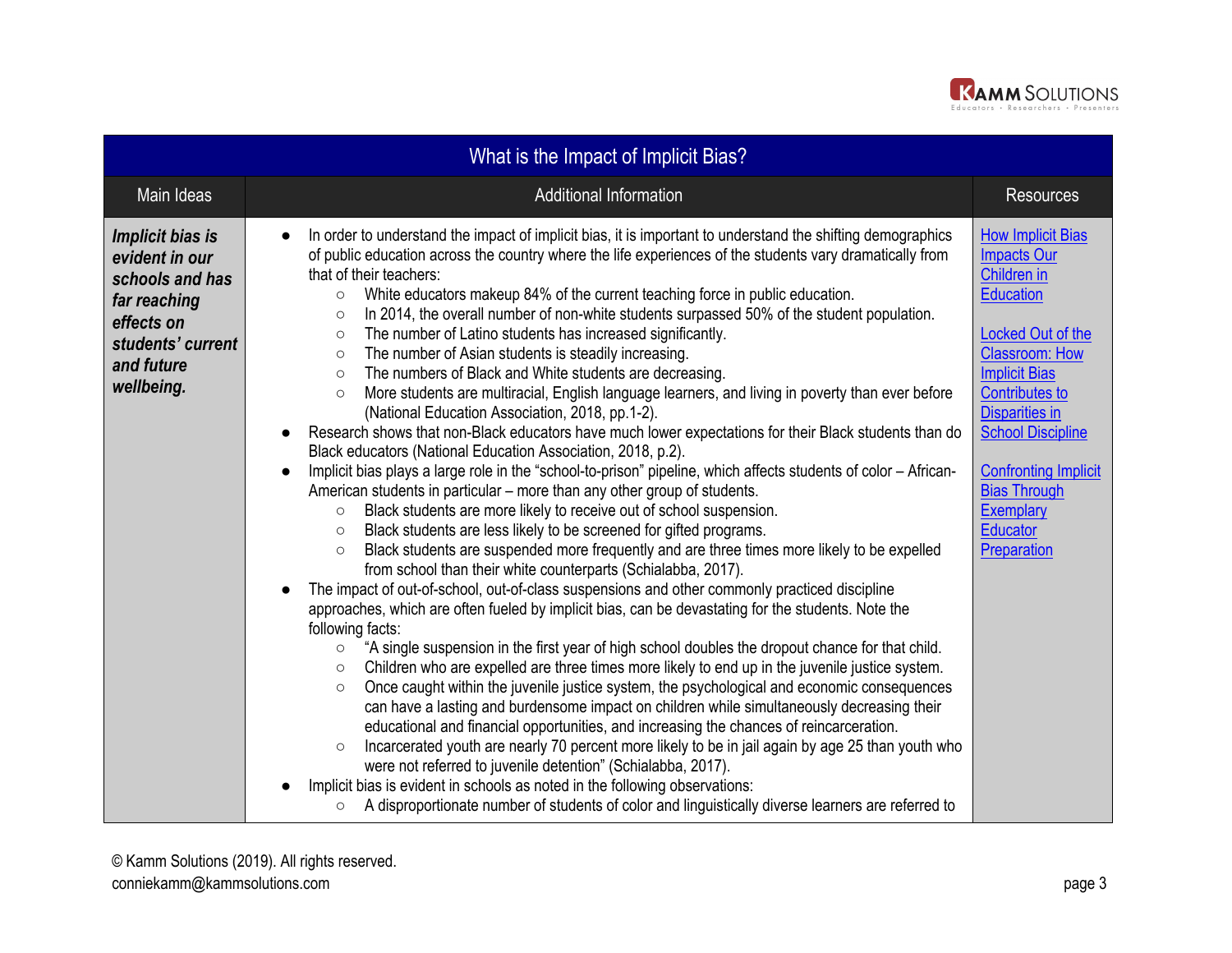

| What is the Impact of Implicit Bias? |                                                                                                                                                                                                                                                                                                                                                                                                                                                                                                                                                                                                                                                                                                                                                                                                                                   |                  |
|--------------------------------------|-----------------------------------------------------------------------------------------------------------------------------------------------------------------------------------------------------------------------------------------------------------------------------------------------------------------------------------------------------------------------------------------------------------------------------------------------------------------------------------------------------------------------------------------------------------------------------------------------------------------------------------------------------------------------------------------------------------------------------------------------------------------------------------------------------------------------------------|------------------|
| Main Ideas                           | Additional Information                                                                                                                                                                                                                                                                                                                                                                                                                                                                                                                                                                                                                                                                                                                                                                                                            | <b>Resources</b> |
|                                      | special education.<br>Teachers underestimate the abilities of girls, students of color, and linguistically diverse learners.<br>$\circ$<br>There are disproportionately fewer Black and Latino students in gifted classes when compared<br>$\circ$<br>to the percentage of White students.<br>Tracking policies and practices often put students of color in the remedial track.<br>$\circ$<br>The collective ways of thinking and talking about students of color or linguistically diverse<br>$\circ$<br>students on a campus diminishes those students' abilities and contributions (Safir, 2016).<br>The perception of non-whiteness creates barriers to obtaining home loans, decreases chances of an<br>interview, and negatively affects treatment by teachers, professors, and doctors" (Lyubansky, & Shpungin,<br>2016). |                  |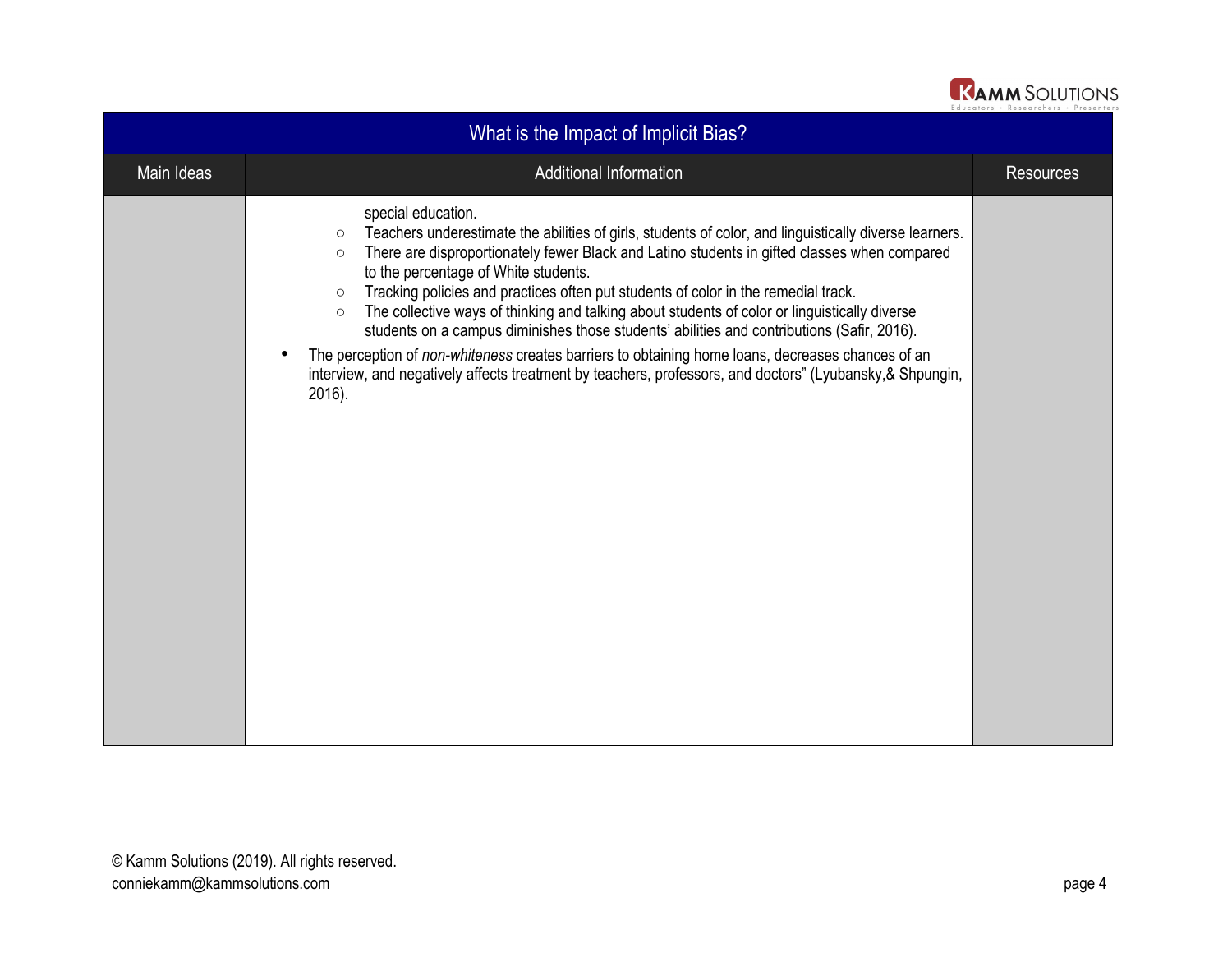

| How Can We Effectively Overcome Implicit Biases in Education?                                                                                                                                           |                                                                                                                                                                                                                                                                                                                                                                                                                                                                                                                                                                                                                                                                                                                                                                                                                                                                                                                                                                                                                                                                                                                                                                                                                                                                                                                                                                                                                                                                                                                                                                                                                                                                                                                                                                                                                                                                                                                                                                                                                                                                                                                                                                                                                                                                                                                                                                                                                                                                                                                                                      |                                                                                                                                                                                                                                                                                                                                                                                                                               |  |
|---------------------------------------------------------------------------------------------------------------------------------------------------------------------------------------------------------|------------------------------------------------------------------------------------------------------------------------------------------------------------------------------------------------------------------------------------------------------------------------------------------------------------------------------------------------------------------------------------------------------------------------------------------------------------------------------------------------------------------------------------------------------------------------------------------------------------------------------------------------------------------------------------------------------------------------------------------------------------------------------------------------------------------------------------------------------------------------------------------------------------------------------------------------------------------------------------------------------------------------------------------------------------------------------------------------------------------------------------------------------------------------------------------------------------------------------------------------------------------------------------------------------------------------------------------------------------------------------------------------------------------------------------------------------------------------------------------------------------------------------------------------------------------------------------------------------------------------------------------------------------------------------------------------------------------------------------------------------------------------------------------------------------------------------------------------------------------------------------------------------------------------------------------------------------------------------------------------------------------------------------------------------------------------------------------------------------------------------------------------------------------------------------------------------------------------------------------------------------------------------------------------------------------------------------------------------------------------------------------------------------------------------------------------------------------------------------------------------------------------------------------------------|-------------------------------------------------------------------------------------------------------------------------------------------------------------------------------------------------------------------------------------------------------------------------------------------------------------------------------------------------------------------------------------------------------------------------------|--|
| Main Ideas                                                                                                                                                                                              | <b>Additional Information</b>                                                                                                                                                                                                                                                                                                                                                                                                                                                                                                                                                                                                                                                                                                                                                                                                                                                                                                                                                                                                                                                                                                                                                                                                                                                                                                                                                                                                                                                                                                                                                                                                                                                                                                                                                                                                                                                                                                                                                                                                                                                                                                                                                                                                                                                                                                                                                                                                                                                                                                                        | <b>Resources</b>                                                                                                                                                                                                                                                                                                                                                                                                              |  |
| <b>Educators need</b><br>to study,<br>discuss, and<br>teach one<br>another about<br><i>implicit bias in</i><br>order to<br>overcome<br>practices and<br>beliefs that can<br>limit students for<br>life. | It is challenging for some teachers to own up to their implicit bias because they fear being perceived as<br>$\bullet$<br>racist or bigoted, but the reality is that when people claim to be color-blind, they are more likely to<br>interact with others in biased ways (Suttie, 2016).<br>Every adult on a school campus needs to understand the following truths about bias:<br>$\bullet$<br>Bias is not a personal defect, but rather a human condition to be recognized and changed.<br>$\circ$<br>Because we live in an inequitable society that is shaped by systemic racism and sexism, most<br>$\circ$<br>Americans embrace some form of implicit bias.<br>Focusing on individual acts of bias or weeding out the perpetrators of bias does not solve the<br>$\circ$<br>problem.<br>Listening to the stories of others is a powerful disruptor to our own biases (Safir, 2016).<br>$\circ$<br>Identifying implicit biases is the first step to interrupting them and to making better decisions when<br>interacting with students. But simply identifying them is not enough. Implicit biases are malleable and can<br>be unlearned, and specific interventions can help people unlearn them.<br>Using resources such as lookdifferent.org or Ted Talks on implicit bias can help teachers engage more<br>$\bullet$<br>deeply in discussions regarding their own implicit biases. Educators need to ask of themselves the<br>following questions:<br>Where do I see implicit bias within my school?<br>$\circ$<br>What are my fears or concerns about addressing my own bias and that of others on my<br>$\circ$<br>campus?<br>How can I be a support to and advocate for students, colleagues, and families who experience<br>$\circ$<br>bias at my school?<br>Teachers need to be able to "recognize, refute, and counter implicit biases regardless of whether they<br>$\bullet$<br>arise within resources students access, among student attitudes, through interaction with others outside<br>the classroom, or from other educators" (National Education Association, 2018, p. 2).<br>Teacher education programs need to prepare teacher candidates by having bias disrupting practices<br>$\bullet$<br>interwoven into their curriculum supported by open discussions about the ways in which bias infuses into<br>our culture, our thinking, and our teaching. Teacher education programs also need to collaborate with<br>mentor teachers and provide professional development courses in identifying and disrupting implicit bias | <b>Four Ways</b><br><b>Teachers Can</b><br><b>Reduce Implicit</b><br><b>Bias</b><br><b>Caring Teacher</b><br><b>Student</b><br><b>Relationships</b><br>5 Keys to<br><b>Challenging Implicit</b><br><b>Bias</b><br><b>Ted Talk: Verna</b><br>Myers "How to<br>overcome our<br>biases? Walk<br>boldly toward<br>them."<br><b>Common Kinds of</b><br><b>Bias from</b><br>lookdifferent.org<br>(Online test to<br>determine bias) |  |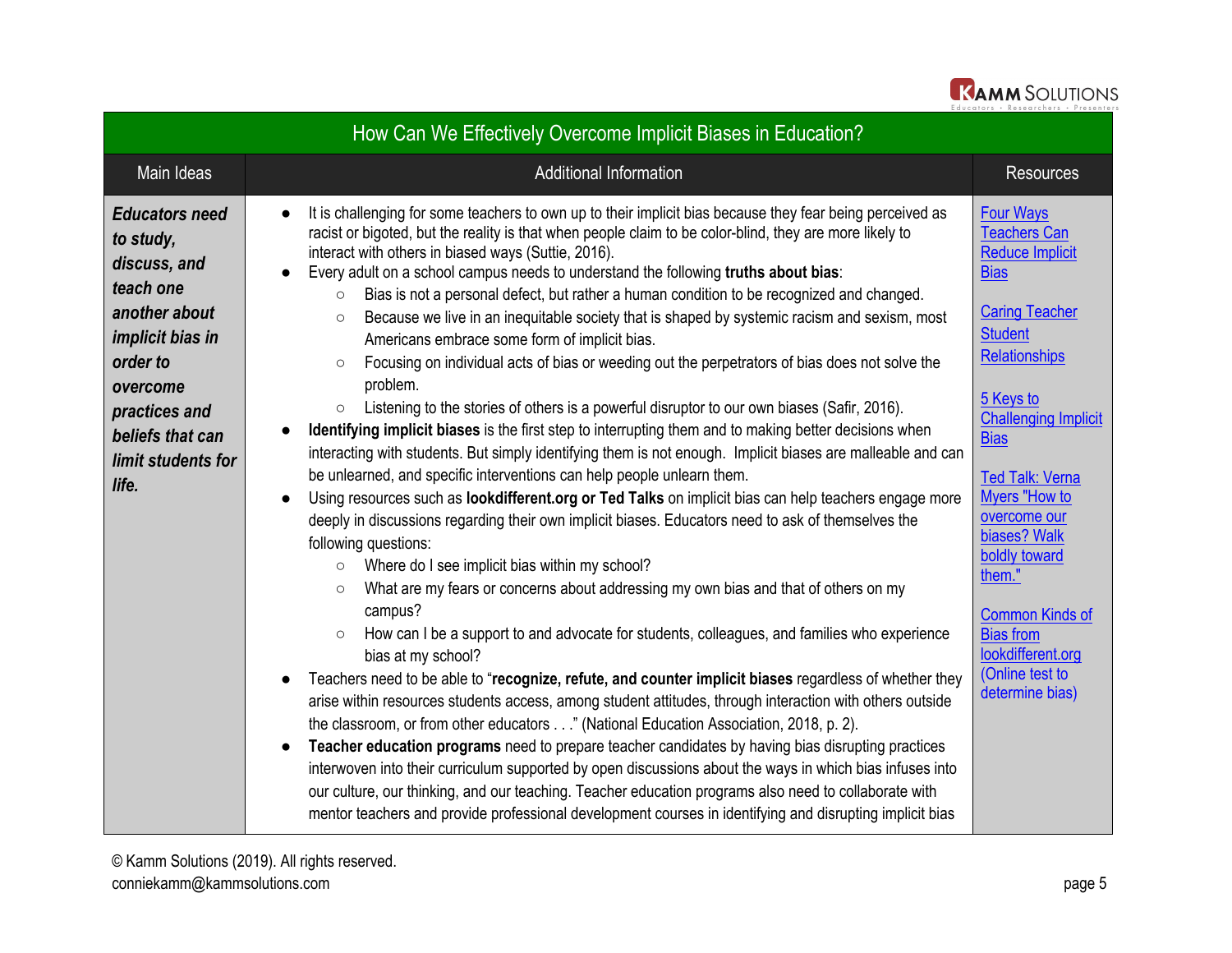

| How Can We Effectively Overcome Implicit Biases in Education? |                                                                                                                                                                                                                                                                                                                                                                                                                                                                                                                                                                                                                                                                                                                                                                                                                                                                                                                                                                                                                                                                                                                                                                                                                                                                                                                                                                                                                                                                                                                                                                                                                                                                                                                                                                                                                                                                                                                                                                                                                                                                                                                                                                                                                                                                                                                                                                                                                                                                                                                         |                  |
|---------------------------------------------------------------|-------------------------------------------------------------------------------------------------------------------------------------------------------------------------------------------------------------------------------------------------------------------------------------------------------------------------------------------------------------------------------------------------------------------------------------------------------------------------------------------------------------------------------------------------------------------------------------------------------------------------------------------------------------------------------------------------------------------------------------------------------------------------------------------------------------------------------------------------------------------------------------------------------------------------------------------------------------------------------------------------------------------------------------------------------------------------------------------------------------------------------------------------------------------------------------------------------------------------------------------------------------------------------------------------------------------------------------------------------------------------------------------------------------------------------------------------------------------------------------------------------------------------------------------------------------------------------------------------------------------------------------------------------------------------------------------------------------------------------------------------------------------------------------------------------------------------------------------------------------------------------------------------------------------------------------------------------------------------------------------------------------------------------------------------------------------------------------------------------------------------------------------------------------------------------------------------------------------------------------------------------------------------------------------------------------------------------------------------------------------------------------------------------------------------------------------------------------------------------------------------------------------------|------------------|
| Main Ideas                                                    | <b>Additional Information</b>                                                                                                                                                                                                                                                                                                                                                                                                                                                                                                                                                                                                                                                                                                                                                                                                                                                                                                                                                                                                                                                                                                                                                                                                                                                                                                                                                                                                                                                                                                                                                                                                                                                                                                                                                                                                                                                                                                                                                                                                                                                                                                                                                                                                                                                                                                                                                                                                                                                                                           | <b>Resources</b> |
|                                                               | in the classroom (National Education Association, 2018, p. 4).<br>To address teachers' implicit biases consider the following suggestions:<br>Teachers need a safe, non-judgmental environment in which they are able to examine their own<br>$\circ$<br>personal implicit biases.<br>Teachers need to be able to evaluate the extent to which their own implicit biases affect their<br>$\circ$<br>ability to provide a fair and equitable classroom for all students.<br>Teachers need to learn to identify the implicit biases that exist within resources, institutions, and<br>$\circ$<br>individuals that their students might encounter.<br>When teachers ignore the differences in their students, they reinforce their own biases. In fact,<br>research shows that the more "objective" one claims to be, the more likely that biases influence that<br>person's thinking and decision-making. It is vitally important that we develop a bit of humility in our efforts<br>to recognize and eradicate our own implicit bias (Tropp & Godsil, 2015).<br>Noticing the differences among people in a group and having associations that correspond to those<br>differences is an important part of socialization. It is in making erroneous and potentially damaging<br>judgments according to those associations where the problem lies (Schialabba, 2017).<br>Helping teachers have more empathy for their students and engaging in more empathic<br>communication combats bias. In fact, when teachers spend more time learning about their students'<br>everyday lives, they not only show that they care about their students, but they engage in more empathic<br>communication and avoid less bias. In contrast, maintaining an objective, I-treat-all-my-students-the-<br>same mentality is counterproductive and promotes biased behaviors (Suttie, 2016).<br>Practicing mindfulness and kindness have also reduced biased thinking and behaviors in individuals.<br>Teachers would do well to engage in practices that reduce their stress as stress reduction minimizes<br>biased behaviors.<br>Developing sincere cross-group relationships in their personal lives and with their colleagues helps<br>teachers decrease stress and prejudiced thinking toward other groups.<br>Teachers who invest in cross-group relationships tend to encourage their students to do the same.<br>$\bullet$<br>Holding ourselves accountable is an important part of disrupting our implicit bias. Namely, keeping |                  |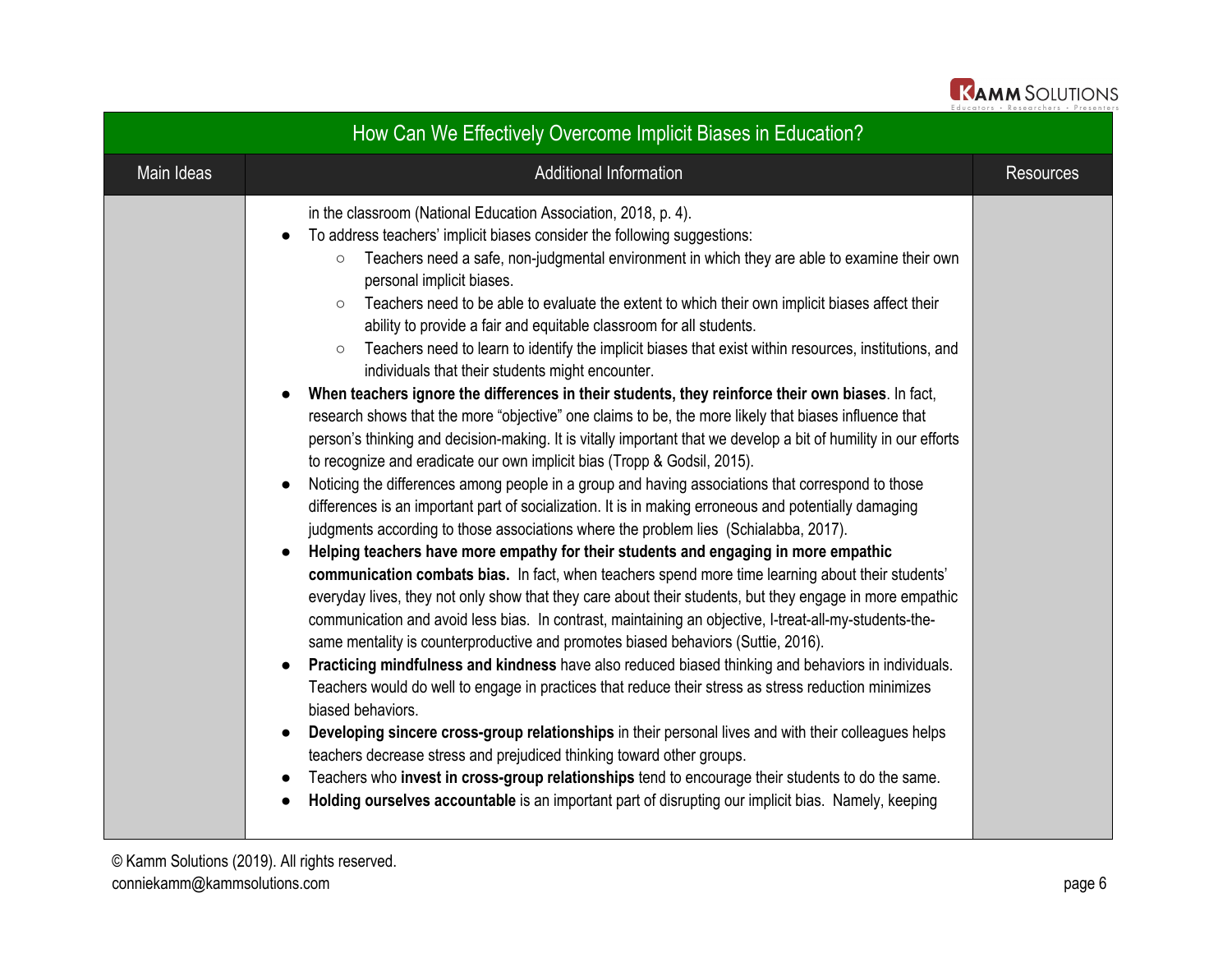

|            | How Can We Effectively Overcome Implicit Biases in Education?                                                                                                                                                                                                                                                                                                                                                                                                                                                                                                                                                                                                                                                                                                                                                                                                                                                                                                                                                                                                                                                                                                                                                                           |                                                                                                                                                                                                                                                                                                                                                                                                                         |
|------------|-----------------------------------------------------------------------------------------------------------------------------------------------------------------------------------------------------------------------------------------------------------------------------------------------------------------------------------------------------------------------------------------------------------------------------------------------------------------------------------------------------------------------------------------------------------------------------------------------------------------------------------------------------------------------------------------------------------------------------------------------------------------------------------------------------------------------------------------------------------------------------------------------------------------------------------------------------------------------------------------------------------------------------------------------------------------------------------------------------------------------------------------------------------------------------------------------------------------------------------------|-------------------------------------------------------------------------------------------------------------------------------------------------------------------------------------------------------------------------------------------------------------------------------------------------------------------------------------------------------------------------------------------------------------------------|
| Main Ideas | <b>Additional Information</b>                                                                                                                                                                                                                                                                                                                                                                                                                                                                                                                                                                                                                                                                                                                                                                                                                                                                                                                                                                                                                                                                                                                                                                                                           | <b>Resources</b>                                                                                                                                                                                                                                                                                                                                                                                                        |
|            | track of and interpreting specific discipline and academic data on campuses heightens educators'<br>awareness and yields change.<br>Using gender and race as parameters for the data, schools should<br>Track discipline referrals,<br>$\circ$<br>Measure the rigor of classroom questions,<br>$\circ$<br>Evaluate the quality of student work,<br>$\circ$<br>Examine the numbers of students failing, and<br>$\circ$<br>Review which students are in honors classes, remedial classes, and special education courses.<br>$\circ$<br>Schools need to collaborate with the community to establish culturally sensitive practices and a rich<br>curriculum that encourage students to engage in community-minded projects with the express purpose to<br>identify and change implicit bias.<br>Creating a trusting school climate where the school community is a safe and caring place directly<br>affects the achievement levels of all students. A trusting school climate is a place where<br>All students, teachers, and parents feel free to share and explore new ideas without ridicule or<br>$\circ$<br>discouragement, and<br>A students and educators are able to take risks and fail without the fear of backlash.<br>$\circ$ | The Future of<br><b>Education: Mindful</b><br><b>Classrooms</b><br><b>Seven Ways</b><br><b>Mindfulness Can</b><br><b>Help Teachers</b><br>Interactive<br><b>Literature Review</b><br>on Mindfulness<br>from Kamm<br><b>Solutions</b><br><b>Unconscious Bias</b><br>in Teaching from<br><b>MIT</b><br><b>Kamm Solutions</b><br>Interactive<br><b>Literature Review</b><br>Table on Creating a<br><b>Culture of Trust</b> |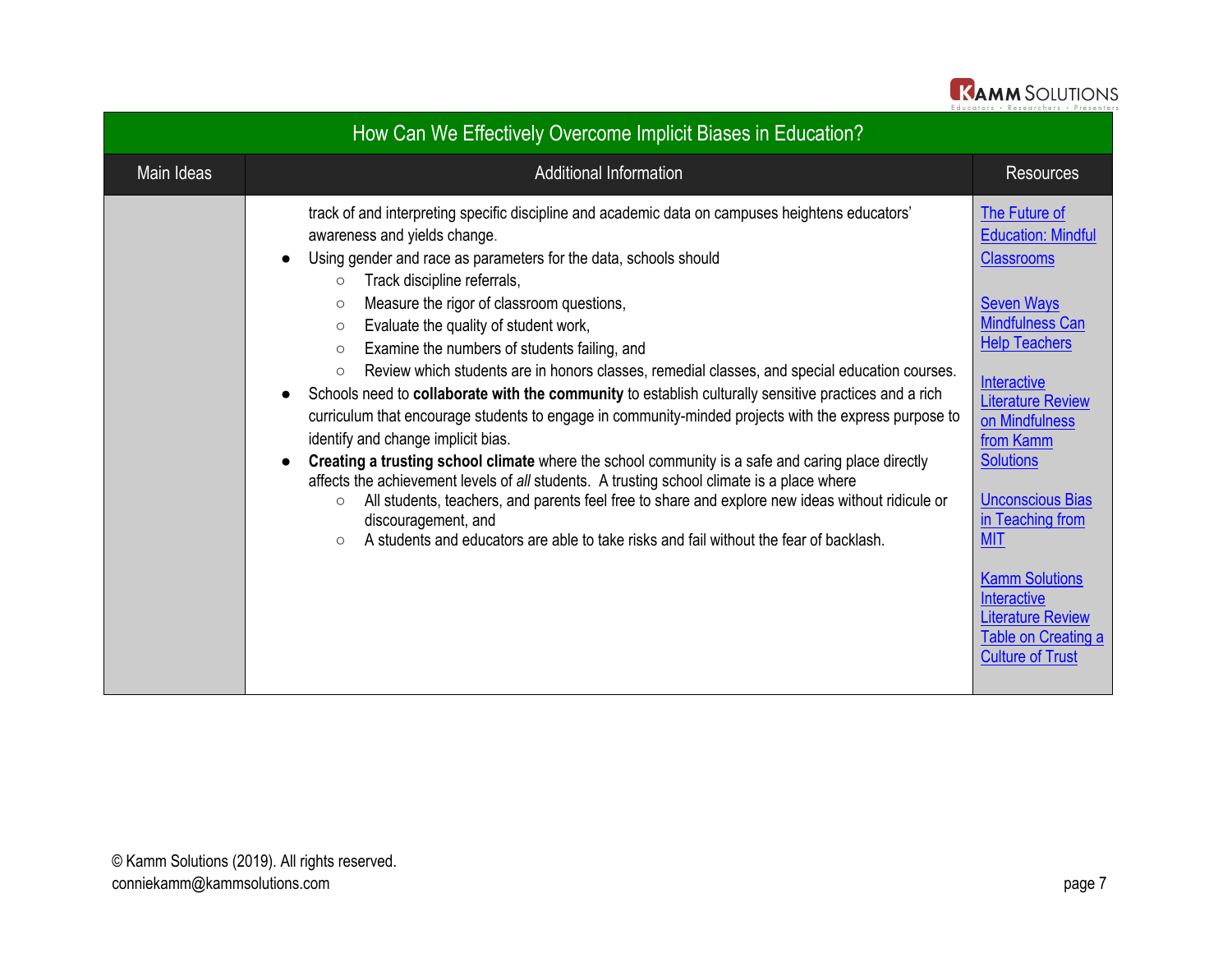

| How Can We Effectively Overcome Implicit Biases in Education?<br>Learning From Educators Who Close the Achievement Gap                                                |                                                                                                                                                                                                                                                                                                                                                                                                                                                                                                                                                                                                                                                                                                                                                                                                                                                                                                                                                                                                                                                                                                                                                                                                                                                                                                                                                                                                                                                                                                                                                                                                                                                                                                                                                                                                                                                                                                                                                                                                                                                                                                                                                                                                                                                                                                                                                                                                                                                                                                                                         |                                                                                                                                                                                                                                                                                                                                                                                                                                             |  |
|-----------------------------------------------------------------------------------------------------------------------------------------------------------------------|-----------------------------------------------------------------------------------------------------------------------------------------------------------------------------------------------------------------------------------------------------------------------------------------------------------------------------------------------------------------------------------------------------------------------------------------------------------------------------------------------------------------------------------------------------------------------------------------------------------------------------------------------------------------------------------------------------------------------------------------------------------------------------------------------------------------------------------------------------------------------------------------------------------------------------------------------------------------------------------------------------------------------------------------------------------------------------------------------------------------------------------------------------------------------------------------------------------------------------------------------------------------------------------------------------------------------------------------------------------------------------------------------------------------------------------------------------------------------------------------------------------------------------------------------------------------------------------------------------------------------------------------------------------------------------------------------------------------------------------------------------------------------------------------------------------------------------------------------------------------------------------------------------------------------------------------------------------------------------------------------------------------------------------------------------------------------------------------------------------------------------------------------------------------------------------------------------------------------------------------------------------------------------------------------------------------------------------------------------------------------------------------------------------------------------------------------------------------------------------------------------------------------------------------|---------------------------------------------------------------------------------------------------------------------------------------------------------------------------------------------------------------------------------------------------------------------------------------------------------------------------------------------------------------------------------------------------------------------------------------------|--|
| Main Ideas                                                                                                                                                            | <b>Additional Information</b>                                                                                                                                                                                                                                                                                                                                                                                                                                                                                                                                                                                                                                                                                                                                                                                                                                                                                                                                                                                                                                                                                                                                                                                                                                                                                                                                                                                                                                                                                                                                                                                                                                                                                                                                                                                                                                                                                                                                                                                                                                                                                                                                                                                                                                                                                                                                                                                                                                                                                                           | <b>Resources</b>                                                                                                                                                                                                                                                                                                                                                                                                                            |  |
| <b>Educators</b><br>should be given<br>the opportunity<br>to learn from and<br>emulate the<br>teachers who<br>close the<br>achievement gap<br>in their<br>classrooms. | All over the country there are teachers who seem to be able to close the achievement gap with their<br>$\bullet$<br>students by eliminating bias. We need to learn from them. Consider the following questions regarding the<br>practices of these teachers:<br>How do they build trust in their classrooms?<br>$\circ$<br>How do they come to know their students as complex individuals?<br>$\circ$<br>What learning routines and instructional practices characterize their classrooms?<br>$\circ$<br>How do they maintain the dignity of and humanize their students?<br>$\circ$<br>Research shows that teachers who have a more <b>empathetic mindset</b> are less likely to threaten students,<br>assign detention or suspension, or involve administrators. These same teachers are more likely to solicit<br>input from students and make changes to how they interact with them (Quereshi & Okonofua, 2017, p.<br>17).<br>Often teachers who successfully eliminate bias create classrooms founded upon the principles of social<br>justice and equity. These teachers often engage in the following practices:<br>They employ curriculum that focuses on the needs and experiences of the children within them<br>$\circ$<br>and helps students see the relevance of what they are learning in the context of the larger world.<br>They embrace learning experiences that encourage students to "talk back" to the world and<br>$\circ$<br>consider such questions as<br>"Who makes decisions and who is left out?<br>Who benefits and who suffers?<br>п<br>Why is a given practice fair or unfair? What are its origins?<br>$\blacksquare$<br>What alternatives can we imagine?<br>$\blacksquare$<br>What is required to make change?" (Au, Bigelow, & Karp, 2007).<br>They explore literature that includes the experiences and voices of all who are part of our<br>$\circ$<br>society, especially those who are "marginalized and dominated" (Au, Bigelow, & Karp, 2007, p.<br>x).<br>They engage in learning tasks and assignments that are participatory and experiential where<br>$\circ$<br>students are challenged to be mentally and even physically active.<br>They arrange the room and establish routines that help the students feel cared about by the<br>$\circ$<br>teacher and by one another. In these classrooms, students feel safe to discuss freely their ideas<br>without ridicule or dismissal.<br>They expect academic rigor in which students are appropriately challenged to master the<br>$\circ$ | <b>Kamm Solutions'</b><br>Interactive<br><b>Literature Review</b><br><b>Table on Closing</b><br>the Achievement<br>Gap<br><b>Kamm Solutions</b><br>Interactive<br><b>Literature Review</b><br><b>Table on Social</b><br>and Emotional<br>Learning<br><b>Kamm Solutions'</b><br>Collaborative<br><b>Curriculum Design</b><br><b>The Relationship</b><br><b>Between Trust and</b><br><b>Bias</b><br><b>Social Justice</b><br><b>Standards</b> |  |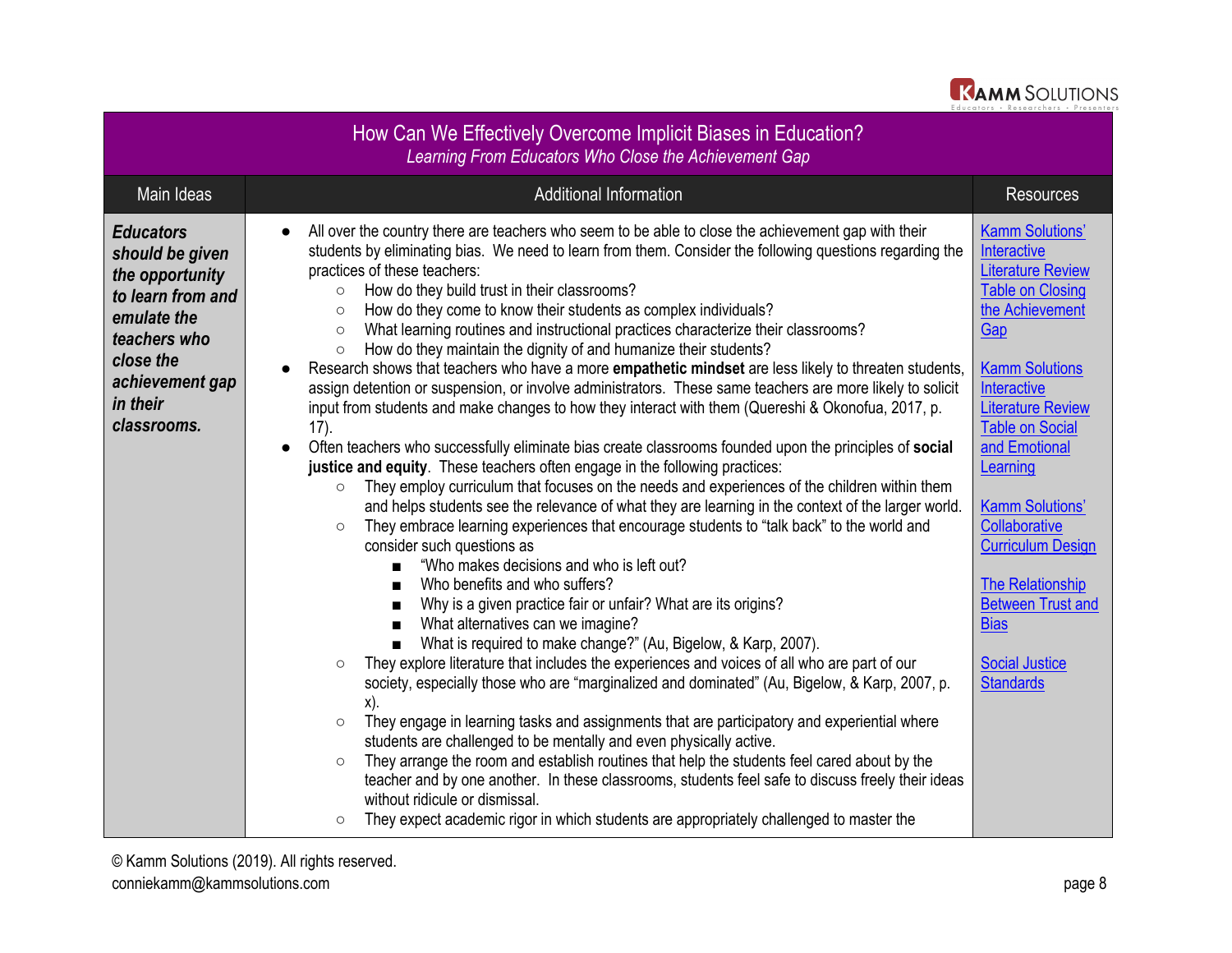| <b>KAMM SOLUTIONS</b>                |
|--------------------------------------|
| Educators · Researchers · Presenters |

| How Can We Effectively Overcome Implicit Biases in Education?<br>Learning From Educators Who Close the Achievement Gap |                                                                                                                                                                  |                  |
|------------------------------------------------------------------------------------------------------------------------|------------------------------------------------------------------------------------------------------------------------------------------------------------------|------------------|
| Main Ideas                                                                                                             | Additional Information                                                                                                                                           | <b>Resources</b> |
|                                                                                                                        | concepts being taught.<br>They demand that the curriculum and all within the classroom be culturally sensitive (Au,<br>$\circ$<br>Bigelow, & Karp, 2007, p. xi). |                  |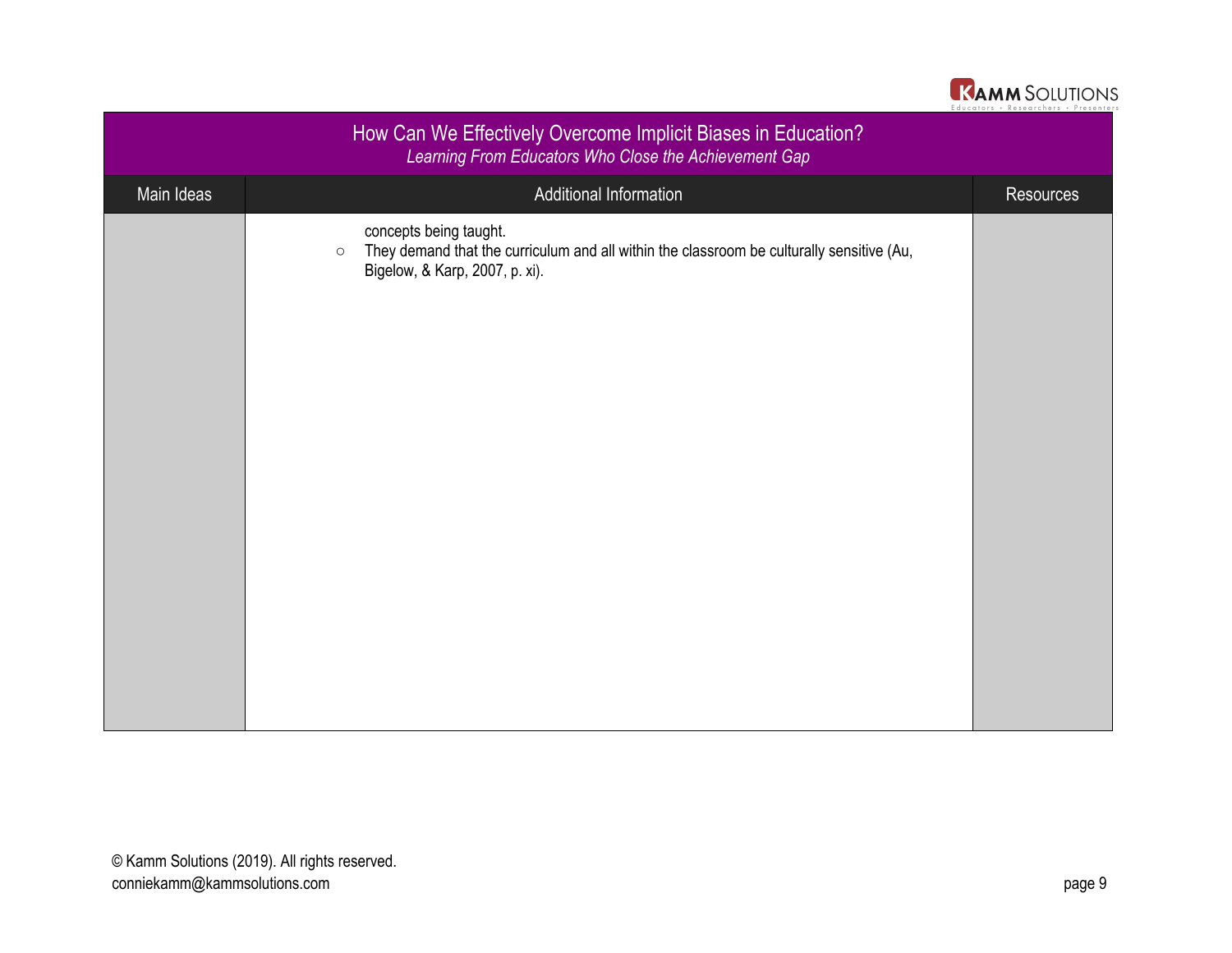

| How Can We Effectively Overcome Implicit Biases in Education?<br><b>Eliminating Bias Through Effective Practices</b>                                                                                                                                         |                                                                                                                                                                                                                                                                                                                                                                                                                                                                                                                                                                                                                                                                                                                                                                                                                                                                                                                                                                                                                                                                                                                                                                                                                                                                                                                                                                                                                                                                                                                                                                                                                                                                                                                                                                                                                                                                                                                                                                                                                                                                                                                                                                                                                                                                                                                                                                                                                                                                                                                                                                                                                                                                                                                                               |                                                                                                                                                                                                                                                                                                                                                                               |  |
|--------------------------------------------------------------------------------------------------------------------------------------------------------------------------------------------------------------------------------------------------------------|-----------------------------------------------------------------------------------------------------------------------------------------------------------------------------------------------------------------------------------------------------------------------------------------------------------------------------------------------------------------------------------------------------------------------------------------------------------------------------------------------------------------------------------------------------------------------------------------------------------------------------------------------------------------------------------------------------------------------------------------------------------------------------------------------------------------------------------------------------------------------------------------------------------------------------------------------------------------------------------------------------------------------------------------------------------------------------------------------------------------------------------------------------------------------------------------------------------------------------------------------------------------------------------------------------------------------------------------------------------------------------------------------------------------------------------------------------------------------------------------------------------------------------------------------------------------------------------------------------------------------------------------------------------------------------------------------------------------------------------------------------------------------------------------------------------------------------------------------------------------------------------------------------------------------------------------------------------------------------------------------------------------------------------------------------------------------------------------------------------------------------------------------------------------------------------------------------------------------------------------------------------------------------------------------------------------------------------------------------------------------------------------------------------------------------------------------------------------------------------------------------------------------------------------------------------------------------------------------------------------------------------------------------------------------------------------------------------------------------------------------|-------------------------------------------------------------------------------------------------------------------------------------------------------------------------------------------------------------------------------------------------------------------------------------------------------------------------------------------------------------------------------|--|
| Main Ideas                                                                                                                                                                                                                                                   | Additional Information                                                                                                                                                                                                                                                                                                                                                                                                                                                                                                                                                                                                                                                                                                                                                                                                                                                                                                                                                                                                                                                                                                                                                                                                                                                                                                                                                                                                                                                                                                                                                                                                                                                                                                                                                                                                                                                                                                                                                                                                                                                                                                                                                                                                                                                                                                                                                                                                                                                                                                                                                                                                                                                                                                                        | <b>Resources</b>                                                                                                                                                                                                                                                                                                                                                              |  |
| <b>Specific</b><br>strategies that<br>are guided by an<br>increase in<br>cultural<br>proficiency have<br>not only<br>improved<br>student-teacher<br>relationships,<br>but have also<br>helped eliminate<br>bias in<br>educators'<br>thinking and<br>actions. | The Wise Feedback Practice focuses on teachers providing critical academic feedback to students in<br>$\bullet$<br>empowering ways. Too often, students feel that academic feedback is evidence of teacher bias,<br>especially if the student has had negative interactions with the teacher previously. The "Wise Feedback"<br>approach asks teachers to provide thoughtful feedback to students that incorporate both high<br>achievement standards and the expectation and encouragement that students can meet them.<br>In a study, handwritten notes from the teacher that communicated high standards and the<br>$\circ$<br>encouragement that students can meet those standards yielded significant responses from<br>students. Only 17% of students who received a simple explanatory note bothered to revise their<br>essay. In contrast, 72% of the students who received the encouraging hand-written note chose<br>to revise their essays (Quereshi & Okonofua, 2017, p.17).<br>Such an effort increased the trust students of color had in their teacher and provided clarity<br>$\circ$<br>regarding the purpose and intention of teacher feedback.<br>The Social Belonging Practice focuses specifically on the important social, emotional, and educational<br>$\bullet$<br>growth that occurs in middle school students. It zeros in on the incoming 6th grader and works to<br>improve the relationships between students and their teachers and focuses on the individual's positive<br>desires and improved behavior. Consider the following information:<br>One simple, yet effective implementation of this intervention was by having 7th grade students<br>$\circ$<br>write notes to 6th grade students that reassured them about the coming year. The messages<br>said that " teachers would 'have their back', that 'teachers are on your side,' and that, with<br>time, the new students would come to feel at home in the new school" (Quereshi & Okonofua,<br>2017, p.18). Over the course of a seven-year period, this simple intervention had a powerful<br>effect:<br>Black students, who had reported the greatest anxieties about the new school and new<br>$\blacksquare$<br>teachers, felt more comfortable and focused in their classes.<br>The overall student-teacher relationship improved which reduced the number of<br>$\blacksquare$<br>discipline incidents in 6th grade and extended through the end of high school.<br>Incidents of disciplinary actions for black boys fell 64% over that seven-year period.<br>$\blacksquare$<br>(Locked Out of the Classroom, p.18).<br>The Empathic Discipline Practice also focuses on improving the student-teacher relationship. This is a<br>$\bullet$ | <b>Locked Out of the</b><br><b>Classroom: How</b><br><b>Implicit Bias</b><br><b>Contributes to</b><br><b>Disparities in</b><br><b>School Discipline</b><br>Three Ways to<br><b>Improve Teacher-</b><br><b>Student</b><br><b>Relationships and</b><br><b>Reduce Discipline</b><br><b>Disparities</b><br><b>Overcoming Implicit</b><br><b>Bias and Racial</b><br><b>Anxiety</b> |  |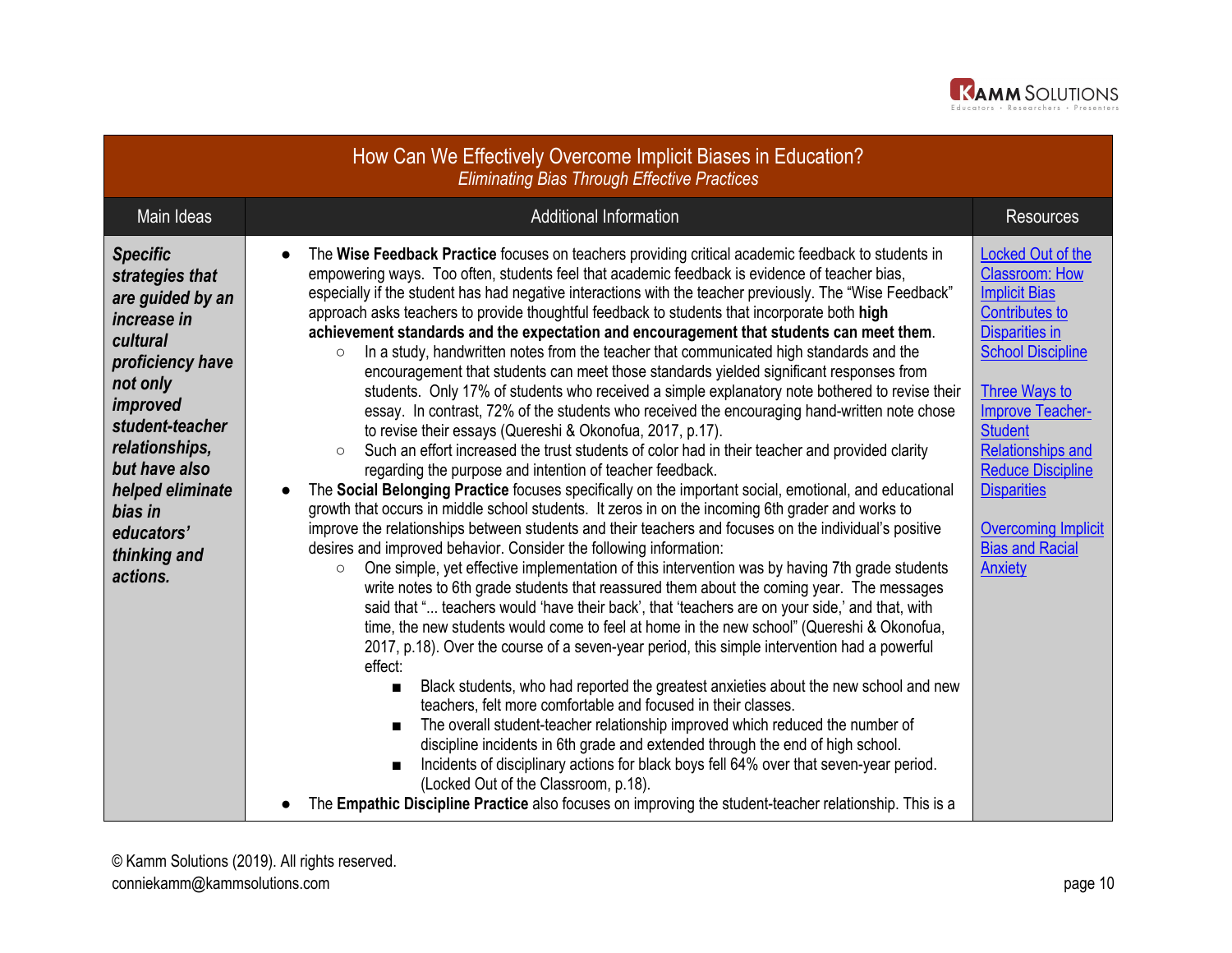

| How Can We Effectively Overcome Implicit Biases in Education?<br><b>Eliminating Bias Through Effective Practices</b> |                                                                                                                                                                                                                                                                                                                                                                                                                                                                                                                                                                                                                                                                                                                                                                                                                                                                                                                                                                                                                                                                                                                                                                                                                                                                                                                                                                                                                                                                                                                                                                                                                                                                                                                                                                                                                                                                                                                                                                                                                                                                                                                                                                                                                                                                                                                                                                                                                                                                                                                                                                                          |                  |  |
|----------------------------------------------------------------------------------------------------------------------|------------------------------------------------------------------------------------------------------------------------------------------------------------------------------------------------------------------------------------------------------------------------------------------------------------------------------------------------------------------------------------------------------------------------------------------------------------------------------------------------------------------------------------------------------------------------------------------------------------------------------------------------------------------------------------------------------------------------------------------------------------------------------------------------------------------------------------------------------------------------------------------------------------------------------------------------------------------------------------------------------------------------------------------------------------------------------------------------------------------------------------------------------------------------------------------------------------------------------------------------------------------------------------------------------------------------------------------------------------------------------------------------------------------------------------------------------------------------------------------------------------------------------------------------------------------------------------------------------------------------------------------------------------------------------------------------------------------------------------------------------------------------------------------------------------------------------------------------------------------------------------------------------------------------------------------------------------------------------------------------------------------------------------------------------------------------------------------------------------------------------------------------------------------------------------------------------------------------------------------------------------------------------------------------------------------------------------------------------------------------------------------------------------------------------------------------------------------------------------------------------------------------------------------------------------------------------------------|------------------|--|
| Main Ideas                                                                                                           | <b>Additional Information</b>                                                                                                                                                                                                                                                                                                                                                                                                                                                                                                                                                                                                                                                                                                                                                                                                                                                                                                                                                                                                                                                                                                                                                                                                                                                                                                                                                                                                                                                                                                                                                                                                                                                                                                                                                                                                                                                                                                                                                                                                                                                                                                                                                                                                                                                                                                                                                                                                                                                                                                                                                            | <b>Resources</b> |  |
|                                                                                                                      | practice through which middle-school teachers interact with a series of online exercises focused on<br>empathic discipline.<br>Specifically, the teachers read articles about student discipline that highlighted the anxieties<br>$\circ$<br>students feel that contribute to misbehavior. The articles contained direct quotes from students<br>about their fears, such as "Will the new teacher treat me fairly? Will she call on the White<br>students more?"<br>The teachers then read articles that focused on creating growth-oriented relationships with<br>$\circ$<br>students. In their own words, students shared examples of their interactions with their teachers<br>when they had gotten in trouble. The teachers actually listened to their side of the story and<br>repeated back the details so the students knew they were heard. Students felt better about<br>school and trusted these teachers.<br>The last set of articles the teachers read were from other teachers' perspectives and shared that<br>$\circ$<br>these teachers perceived discipline issues to be an opportunity to build a stronger relationship<br>with their students.<br>The final stage of the intervention asked teachers to write essays about how they might build<br>$\circ$<br>positive relationships with their students (Quereshi & Okonofua, 2017, p.19).<br>The Empathic Discipline Practice yielded significant change:<br>Teachers gleaned insight into the experiences of racially stigmatized students.<br>$\circ$<br>Teachers were encouraged to build relationships with students when discipline incidents<br>$\circ$<br>occurred.<br>The students were humanized in the teachers' eyes and they embraced a growth mindset<br>regarding their students.<br>Suspension rates dramatically decreased and students felt more a part of their school<br>$\circ$<br>community and respectful and appreciative of their teachers.<br>Similar to the previous intervention, specific practices to "break the prejudice habit" have been highly<br>effective. These strategies include the following:<br>Exposing individuals to counter stereotypes of different ethnic groups in film or literature,<br>$\circ$<br>Providing exercises in consciously contrasting negative stereotypes with counter examples,<br>$\circ$<br>Seeking "individuate" members of different racial groups by learning specific and individualize<br>$\circ$<br>information about them, and<br>Assuming the perspective of a person in the out group and making more of an effort to connect<br>$\circ$ |                  |  |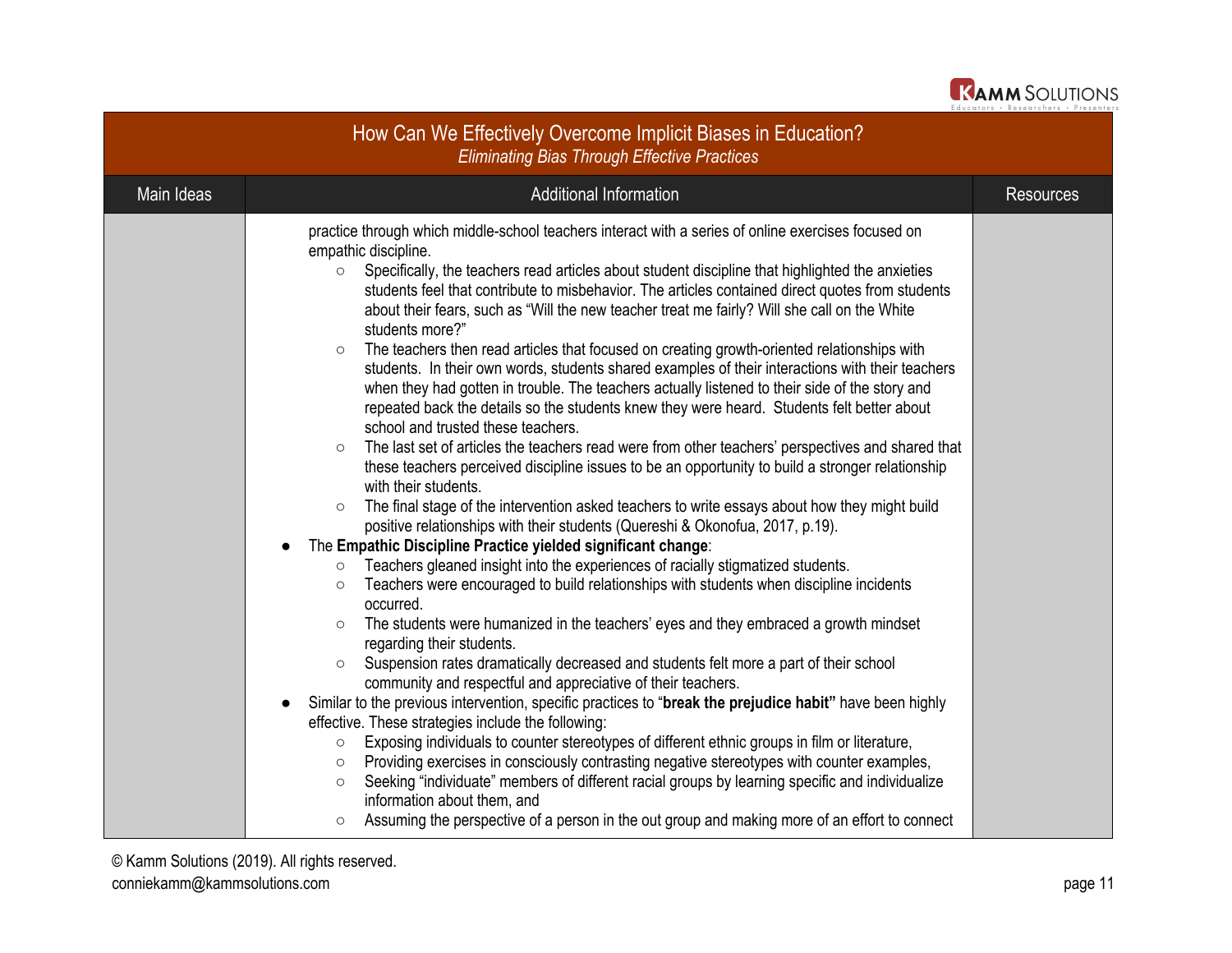

|            | How Can We Effectively Overcome Implicit Biases in Education?<br><b>Eliminating Bias Through Effective Practices</b>                                                                                                                                                                                                                                                                                                                                                                                                                                                                                                                                                                                                                                                                                                                                                                                                                                                                                                                                                                                                                                                                                                                                                                                                                      |                                                                                                                                                                                                                                                                                                                                |
|------------|-------------------------------------------------------------------------------------------------------------------------------------------------------------------------------------------------------------------------------------------------------------------------------------------------------------------------------------------------------------------------------------------------------------------------------------------------------------------------------------------------------------------------------------------------------------------------------------------------------------------------------------------------------------------------------------------------------------------------------------------------------------------------------------------------------------------------------------------------------------------------------------------------------------------------------------------------------------------------------------------------------------------------------------------------------------------------------------------------------------------------------------------------------------------------------------------------------------------------------------------------------------------------------------------------------------------------------------------|--------------------------------------------------------------------------------------------------------------------------------------------------------------------------------------------------------------------------------------------------------------------------------------------------------------------------------|
| Main Ideas | Additional Information                                                                                                                                                                                                                                                                                                                                                                                                                                                                                                                                                                                                                                                                                                                                                                                                                                                                                                                                                                                                                                                                                                                                                                                                                                                                                                                    | <b>Resources</b>                                                                                                                                                                                                                                                                                                               |
|            | in meaningful ways (Tropp & Godsil, 2015).<br>It is important to note that coupled with much of the research regarding implicit bias is a focus on the role<br>of resource officers in this discussion.<br>While the intention of having resource officers on campus is to help students feel safer and to support<br>administration when serious discipline issues occur, the effect has not always been a positive practice.<br>Police Academies focus little time training officers to deal effectively with youth and, as a result,<br>$\circ$<br>police officers in schools tend to use policing strategies appropriate for adults rather than those<br>that are developmentally specific to youth. They lack "the understanding that children and<br>adolescents' perceptions and behaviors are influenced by biological and psychological factors<br>related to their developmental stage" (McNeal, 2016, p. 292).<br>When these officers are not adequately trained, they focus solely on the punishment and<br>$\circ$<br>removal of misbehaving students and repeat offenders are labeled as "troublemakers". Removal<br>via suspension or even expulsion can have devastating life-long effects on students.<br>Training in identifying and eradicating implicit bias is recommended for officers as well as for<br>educators. | <b>Managing Our</b><br><b>Blind Spot: The</b><br>Role of Bias in the<br>School-to-Prison<br>Pipeline<br>Dismantling the<br><b>School-to-Prison</b><br>Pipeline: Tools for<br>Change<br><b>Symposium Issue:</b><br>"The School to<br>Prison Pipeline" -<br>American<br><b>University</b><br>Washington<br><b>College of Law</b> |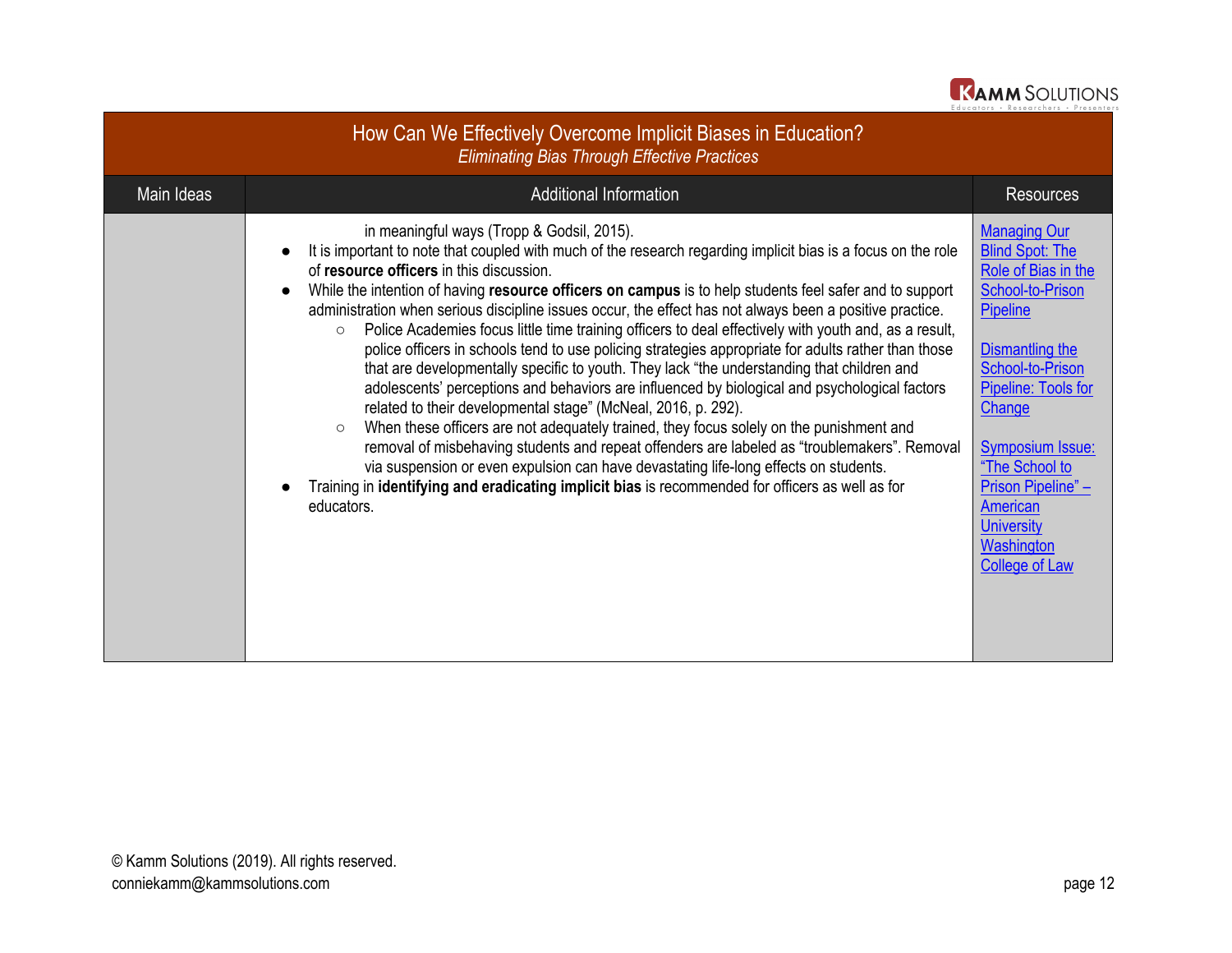

| How do Restorative Practices Help to Eradicate Implicit Biases?                                                                                                     |                                                                                                                                                                                                                                                                                                                                                                                                                                                                                                                                                                                                                                                                                                                                                                                                                                                                                                                                                                                                                                                                                                                                                                                                                                                                                                                                                                                                                                                                                                                                                                                                                                                                                                                                                                                                                                                                                                                                                                                                                                                                                                                                                                                                                                                                                                                                                                                                                                                                                                                                                                                                                                                   |                                                                                                                                                                                                                                                                                                                                                                                                                                                                                                                                                                                                  |  |  |
|---------------------------------------------------------------------------------------------------------------------------------------------------------------------|---------------------------------------------------------------------------------------------------------------------------------------------------------------------------------------------------------------------------------------------------------------------------------------------------------------------------------------------------------------------------------------------------------------------------------------------------------------------------------------------------------------------------------------------------------------------------------------------------------------------------------------------------------------------------------------------------------------------------------------------------------------------------------------------------------------------------------------------------------------------------------------------------------------------------------------------------------------------------------------------------------------------------------------------------------------------------------------------------------------------------------------------------------------------------------------------------------------------------------------------------------------------------------------------------------------------------------------------------------------------------------------------------------------------------------------------------------------------------------------------------------------------------------------------------------------------------------------------------------------------------------------------------------------------------------------------------------------------------------------------------------------------------------------------------------------------------------------------------------------------------------------------------------------------------------------------------------------------------------------------------------------------------------------------------------------------------------------------------------------------------------------------------------------------------------------------------------------------------------------------------------------------------------------------------------------------------------------------------------------------------------------------------------------------------------------------------------------------------------------------------------------------------------------------------------------------------------------------------------------------------------------------------|--------------------------------------------------------------------------------------------------------------------------------------------------------------------------------------------------------------------------------------------------------------------------------------------------------------------------------------------------------------------------------------------------------------------------------------------------------------------------------------------------------------------------------------------------------------------------------------------------|--|--|
| Main Ideas                                                                                                                                                          | <b>Additional Information</b>                                                                                                                                                                                                                                                                                                                                                                                                                                                                                                                                                                                                                                                                                                                                                                                                                                                                                                                                                                                                                                                                                                                                                                                                                                                                                                                                                                                                                                                                                                                                                                                                                                                                                                                                                                                                                                                                                                                                                                                                                                                                                                                                                                                                                                                                                                                                                                                                                                                                                                                                                                                                                     | <b>Resources</b>                                                                                                                                                                                                                                                                                                                                                                                                                                                                                                                                                                                 |  |  |
| <b>Restorative</b><br>practices offer a<br>more<br>compassionate<br>and equitable<br>approach to<br>discipline and<br>also help to<br>eradicate implicit<br>biases. | Improving the classroom management and instruction skills of teachers is the first and foremost<br>intervention that helps to reduce discipline incidents in a classroom. Too often, teachers blame the<br>students for misbehavior, yet these same students are not misbehaving in other classrooms.<br>Research shows that many discipline problems result from teachers' inability to manage<br>$\circ$<br>classrooms and engage students effectively (Nance p. 345). Too often the teachers' struggle to<br>manage the classroom in a fair and equitable way also stems from the implicit bias he or she<br>harbors.<br>Teachers need interventions that help them create an optimum learning environment for their<br>$\circ$<br>students.<br>Students learn best when<br>$\circ$<br>They are engaged in an active, collaborative learning environment;<br>■<br>They see the connections between meaningful content and their own lives;<br>The lesson delivery and activities meet their needs and address their learning styles;<br>$\blacksquare$<br>They feel safe and supported; and<br>They are not worried about getting in trouble.<br>Establishing such learning environments requires strong leadership from administrators who<br>$\circ$<br>clearly articulate their vision and expectations for improved instructional and discipline strategies<br>and strongly support their teaching staff in their efforts to make such improvements.<br>Social and emotional learning that is meaningful and infused within the curriculum at a school has also<br>$\bullet$<br>proven to be an effective intervention that improves the school's discipline practices and eliminates bias.<br>Effective social and emotional programs<br>Help students identify and cope with their various emotions;<br>$\circ$<br>Encourage students to develop healthy relationships;<br>$\circ$<br>Instruct students in fostering respect toward people of different races, religions, ages, gender,<br>$\circ$<br>$etc.$ ;<br>Teach students how to make good decisions; and<br>$\circ$<br>Arm students with the tools to effectively deal with challenging interpersonal situations (Nance p.<br>$\circ$<br>$350$ ).<br>A most critical component to social and emotional learning is a focus on "racial literacy" or "race-<br>$\bullet$<br>relations intelligence" (Nance p.351). It is important for all educators to develop authentic interracial<br>relationships and to model anti-racist thinking and behavior in their interactions with their students and<br>colleagues. This goal can be achieved by engaging in the following actions: | <b>How Restorative</b><br><b>Justice Can Work</b><br>to Keep Students of<br><b>Color in School</b><br><b>Restorative Justice</b><br><b>Resources for</b><br><b>Schools</b><br>The Promise of<br><b>Restorative</b><br><b>Practices to</b><br><b>Transform</b><br><b>Teacher-Student</b><br><b>Relationships and</b><br><b>Achieve Equity in</b><br><b>School Discipline</b><br><b>Kamm Solutions</b><br>Interactive<br><b>Literature Review</b><br><b>Table on Social</b><br>and Emotional<br>Learning<br><b>Will School-</b><br><b>Discipline Reform</b><br><b>Actually Change</b><br>Anything? |  |  |

© Kamm Solutions (2019). All rights reserved. conniekamm@kammsolutions.com **page 13**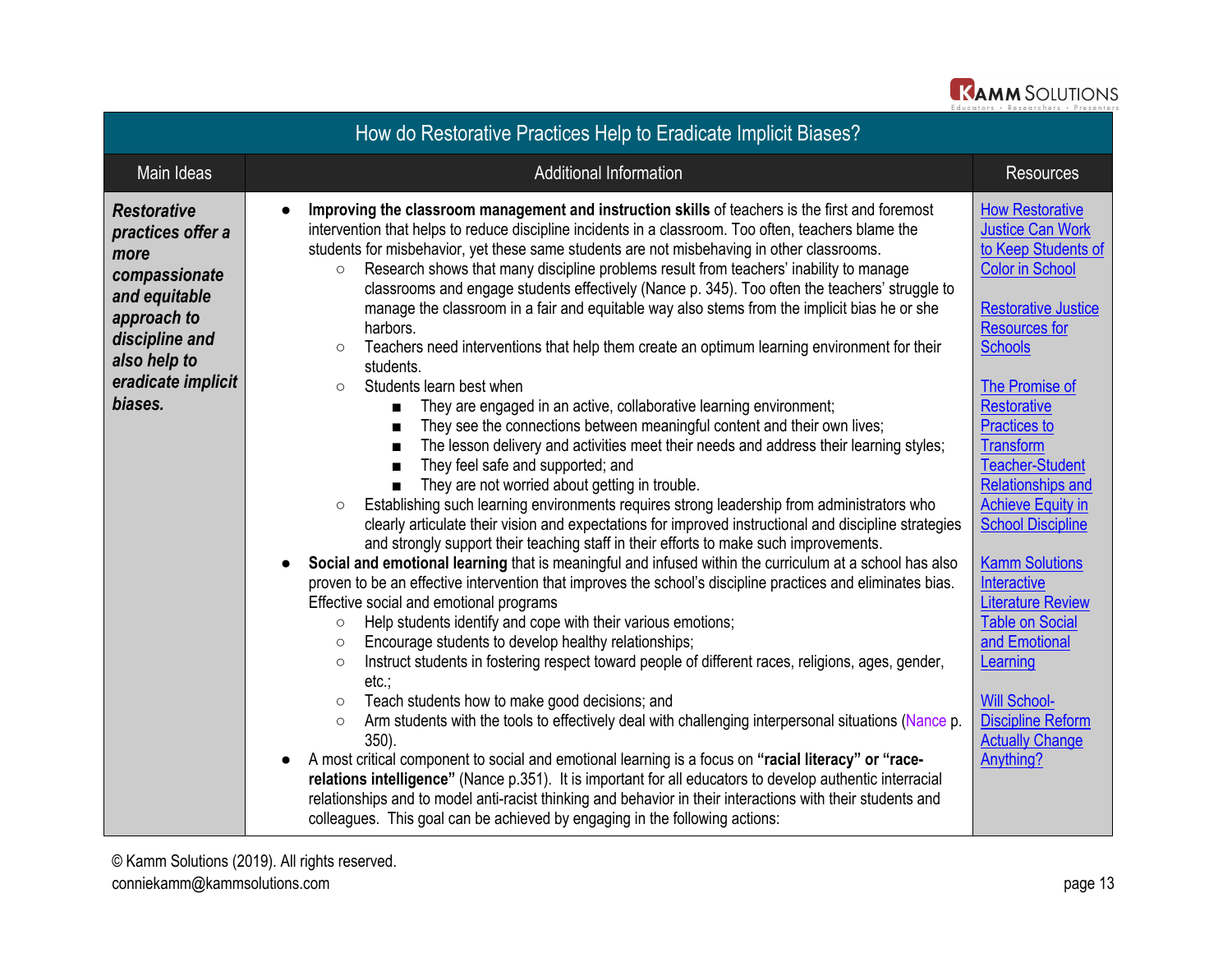

| How do Restorative Practices Help to Eradicate Implicit Biases? |                                                                                                                                                                                                                                                                                                                                                                                                                                                                                                                                                                                                                                                                                                                                                                                                                                                                                                                                                                                                                                                                                                                                                                                                                                                                                                                                                                                                                                                                                                                                                                                                                                                                                                                                                                                                                                                                                                                                                                                                                                                                                                                                                                                                                                                                                                                                                                                                                                                                               |                  |  |  |
|-----------------------------------------------------------------|-------------------------------------------------------------------------------------------------------------------------------------------------------------------------------------------------------------------------------------------------------------------------------------------------------------------------------------------------------------------------------------------------------------------------------------------------------------------------------------------------------------------------------------------------------------------------------------------------------------------------------------------------------------------------------------------------------------------------------------------------------------------------------------------------------------------------------------------------------------------------------------------------------------------------------------------------------------------------------------------------------------------------------------------------------------------------------------------------------------------------------------------------------------------------------------------------------------------------------------------------------------------------------------------------------------------------------------------------------------------------------------------------------------------------------------------------------------------------------------------------------------------------------------------------------------------------------------------------------------------------------------------------------------------------------------------------------------------------------------------------------------------------------------------------------------------------------------------------------------------------------------------------------------------------------------------------------------------------------------------------------------------------------------------------------------------------------------------------------------------------------------------------------------------------------------------------------------------------------------------------------------------------------------------------------------------------------------------------------------------------------------------------------------------------------------------------------------------------------|------------------|--|--|
| Main Ideas                                                      | Additional Information                                                                                                                                                                                                                                                                                                                                                                                                                                                                                                                                                                                                                                                                                                                                                                                                                                                                                                                                                                                                                                                                                                                                                                                                                                                                                                                                                                                                                                                                                                                                                                                                                                                                                                                                                                                                                                                                                                                                                                                                                                                                                                                                                                                                                                                                                                                                                                                                                                                        | <b>Resources</b> |  |  |
|                                                                 | Use culturally relevant material in the classroom;<br>$\circ$<br>Teach students of different races how to interact with each other positively; and<br>$\circ$<br>Help students understand that everyone in the classroom should be treated fairly and<br>$\circ$<br>respectfully and with dignity (Nance p.352).<br>Restorative justice is the hallmark of schools that have improved their discipline practices and<br>eradicated implicit bias. Indeed, "restorative justice has been shown to reduce racial disparities in<br>discipline directly" (Song, 2018). The improvements of effectively implemented restorative justice<br>practices are dramatic with huge declines in discipline issues and the complete eradication of<br>suspensions (Nance p. 356).<br>Restorative justice embraces the philosophy that the relationships between the students and the<br>school community are at the center of the students' learning experiences. The practices that<br>characterize restorative justice are essentially tools for conflict resolution that involve victims, offenders,<br>and other members of the school community.<br>The goals of restorative justice include the following:<br>Repair harms,<br>$\circ$<br>Engage victims,<br>$\circ$<br>Establish accountability,<br>$\circ$<br>Strengthen the school community, and<br>$\circ$<br>Prevent future harm.<br>$\circ$<br>Additionally, restorative justice aims to<br>$\circ$ Change behavior,<br>Enhance school safety, and<br>$\circ$<br>Improve graduation rates.<br>$\circ$<br>Rather than excluding the student from the school community for misbehaving, which may cause<br>resentment, disrupt that student's educational progress, and lead the student to drop out of school, "one<br>of the primary goals of restorative justice is to integrate the offender back into the school community<br>as a productive member" (Nance p. 354).<br>One of the major components of restorative justice is the restorative circle where offenders and victims<br>are able to listen to each other's perspectives, feelings, and apologies. This is a powerful tool that helps<br>students see things from another person's perspective and better understand the others in the circle.<br>Likewise, this circle helps teachers understand where their students are coming from, what experiences<br>those students have had that influence the way they behave, and how the teachers can support these |                  |  |  |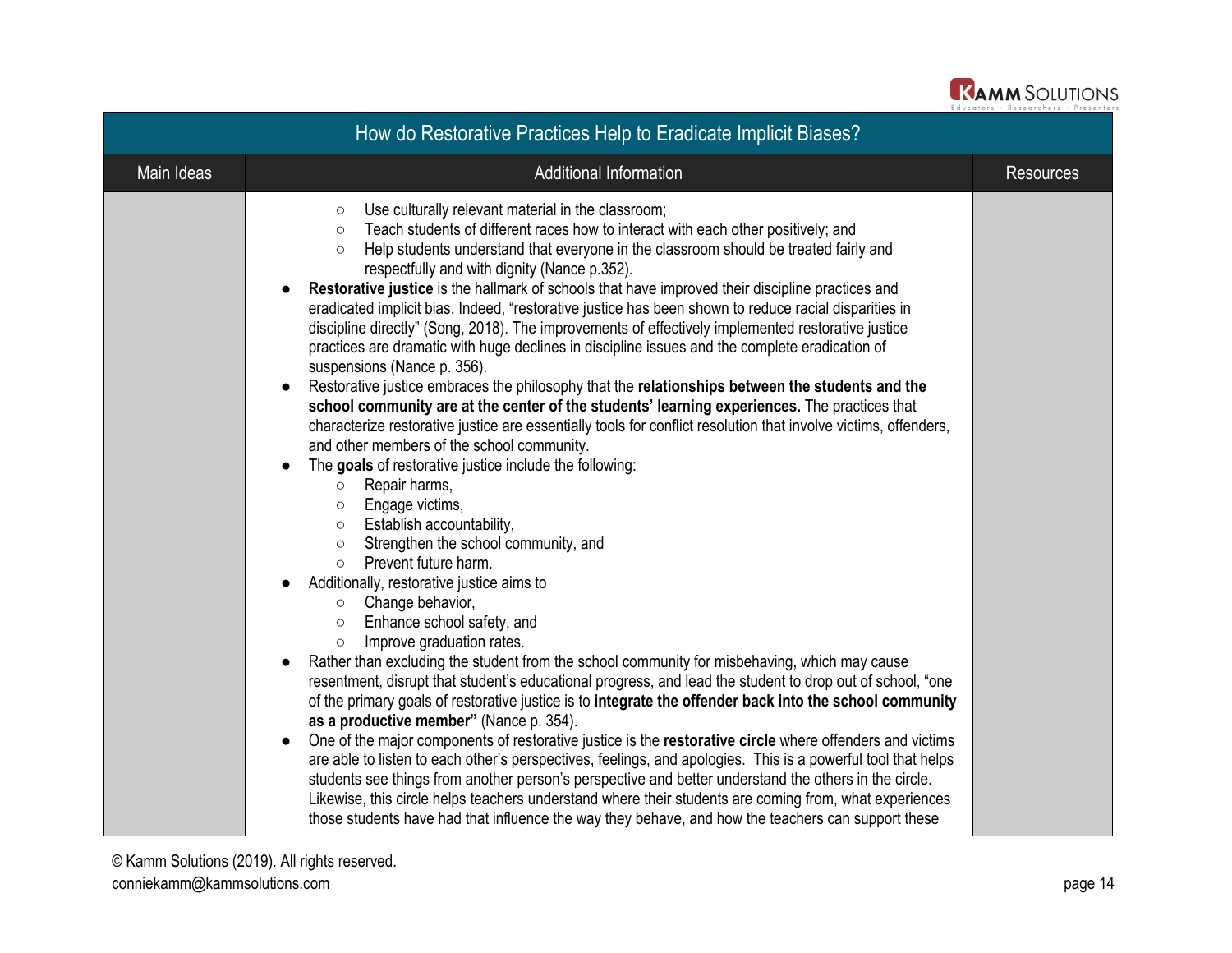| <b>KAMM SOLUTIONS</b>                |
|--------------------------------------|
| Educators , Posoarchors , Prosentars |

| How do Restorative Practices Help to Eradicate Implicit Biases? |                                                                                                                                                                                                                                                                                                                                                                                                                                                                                                                                                                                                                                  |                  |  |  |
|-----------------------------------------------------------------|----------------------------------------------------------------------------------------------------------------------------------------------------------------------------------------------------------------------------------------------------------------------------------------------------------------------------------------------------------------------------------------------------------------------------------------------------------------------------------------------------------------------------------------------------------------------------------------------------------------------------------|------------------|--|--|
| Main Ideas                                                      | Additional Information                                                                                                                                                                                                                                                                                                                                                                                                                                                                                                                                                                                                           | <b>Resources</b> |  |  |
|                                                                 | students.<br>Such personal and vulnerable interactions as those that are practiced in the restorative circle are the very<br>experiences that combat implicit bias for the following reasons:<br>They humanize the offenders, the victims, the teachers, and they help people listen to and<br>$\circ$<br>understand each other.<br>They also help heal the damage as those in the circle collaborate to determine what needs to be<br>$\circ$<br>done to help everyone involved make better decisions and interact with each other more<br>peaceably. Collaborative decision-making is the key to reducing biases (Song, 2018). |                  |  |  |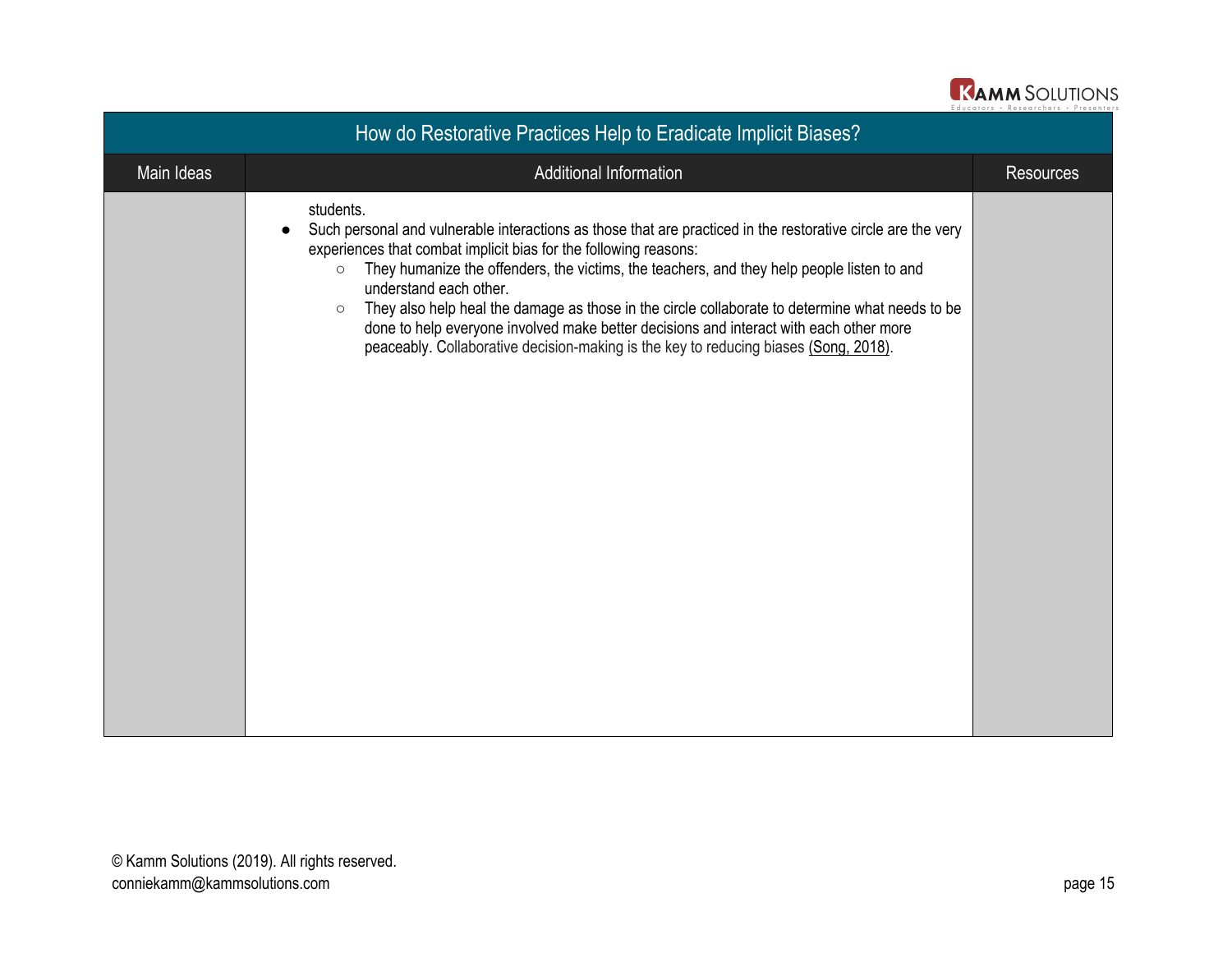

## **Bibliography**

- Au, W. Bigelow, B., & Karp, S. (2007). Introduction: Creating classrooms for equity and social justice. In *Rethinking our classrooms Volume 1 Teaching for equity and justice*, Volume *1* New Edition, (pp. x-xi). Milwaukee, WI: Rethinking Schools.
- Center for Instructional Support. (n.d.). *Cultural proficiency: A strategy to address equity gaps in students' achievement and learning experiences.* Retrieved from <http://www.doe.mass.edu/educators/equitableaccess/resources/culturalproficiency.pdf>.
- Creasey, S. (2016). Is unconscious bias holding your pupils back? *The Times Educational Supplement,* February 19, 2016, (5185), 26-32. Retrieved from [https://www.tes.com/sites/default/files/magazine/pdf/160219.pdf.](https://www.tes.com/sites/default/files/magazine/pdf/160219.pdf)
- Equal Justice Society. (n.d.). *Breaking the chains The school-to-prison pipeline, implicit bias, and racial trauma: An executive summary*. Retrieved from [http://sces.verona.k12.wi.us/UserFiles/Servers/Server\\_160111/File/EJS-Breaking-the-Chains-Report-Summary-Sept-2016.pdf.](http://sces.verona.k12.wi.us/UserFiles/Servers/Server_160111/File/EJS-Breaking-the-Chains-Report-Summary-Sept-2016.pdf)
- Fiarman, Sarah E. (2016). Unconscious bias: When good intentions aren't enough. *Educational Leadership*, 74(3), 10-15.
- Five steps to addressing implicit bias in schools. (n.d.). Retrieved from<http://www.wismath.org/resources/Pictures/Session%20318.pdf>.
- Gregory, A., Clawson, K., Davis, A., & Gerewitz, J. (2016). The promise of restorative practices to transform teacher-student relationships and achieve equity in school discipline. *Journal of Educational and Psychological Consultation*, *26*(4), 325-353.
- Implicit bias in society and schools. (2016). *Curriculum Review, 56*(3), 10.
- Interlandi, J. (2015, May 11). *What drives subconscious racial prejudice?* Retrieved from [https://blogs.scientificamerican.com/mind-guest-blog/what-drives](https://blogs.scientificamerican.com/mind-guest-blog/what-drives-subconscious-racial-prejudice/)[subconscious-racial-prejudice/](https://blogs.scientificamerican.com/mind-guest-blog/what-drives-subconscious-racial-prejudice/)
- Kirwan Institute. (2012). *Understanding implicit bias*. Retrieved from [http://kirwaninstitute.osu.edu/docs/implicit-bias\\_5-24-12.pdf.](http://kirwaninstitute.osu.edu/docs/implicit-bias_5-24-12.pdf)
- Lyubansky, M., & Shpungin, E. (2016). Challenging power dynamics in restorative justice. In T. Gavrielides (Ed.), *The psychology of restorative justice: Managing the power* within (pp. 183-200). London: Routledge.
- McIntosh, K. & Hill, B. (n.d.). *Reducing the effects of implicit bias in school discipline*. Retrieved from [https://www.pbis.org/Common/Cms/files/Forum15\\_Presentations/C4\\_McIntosh-et-al.pdf.](https://www.pbis.org/Common/Cms/files/Forum15_Presentations/C4_McIntosh-et-al.pdf)
- McNeal, L. (2016). Managing our blind spot: The role of bias in the school-to-prison pipeline. *Arizona State Law Journal, 48*(2), 285-311.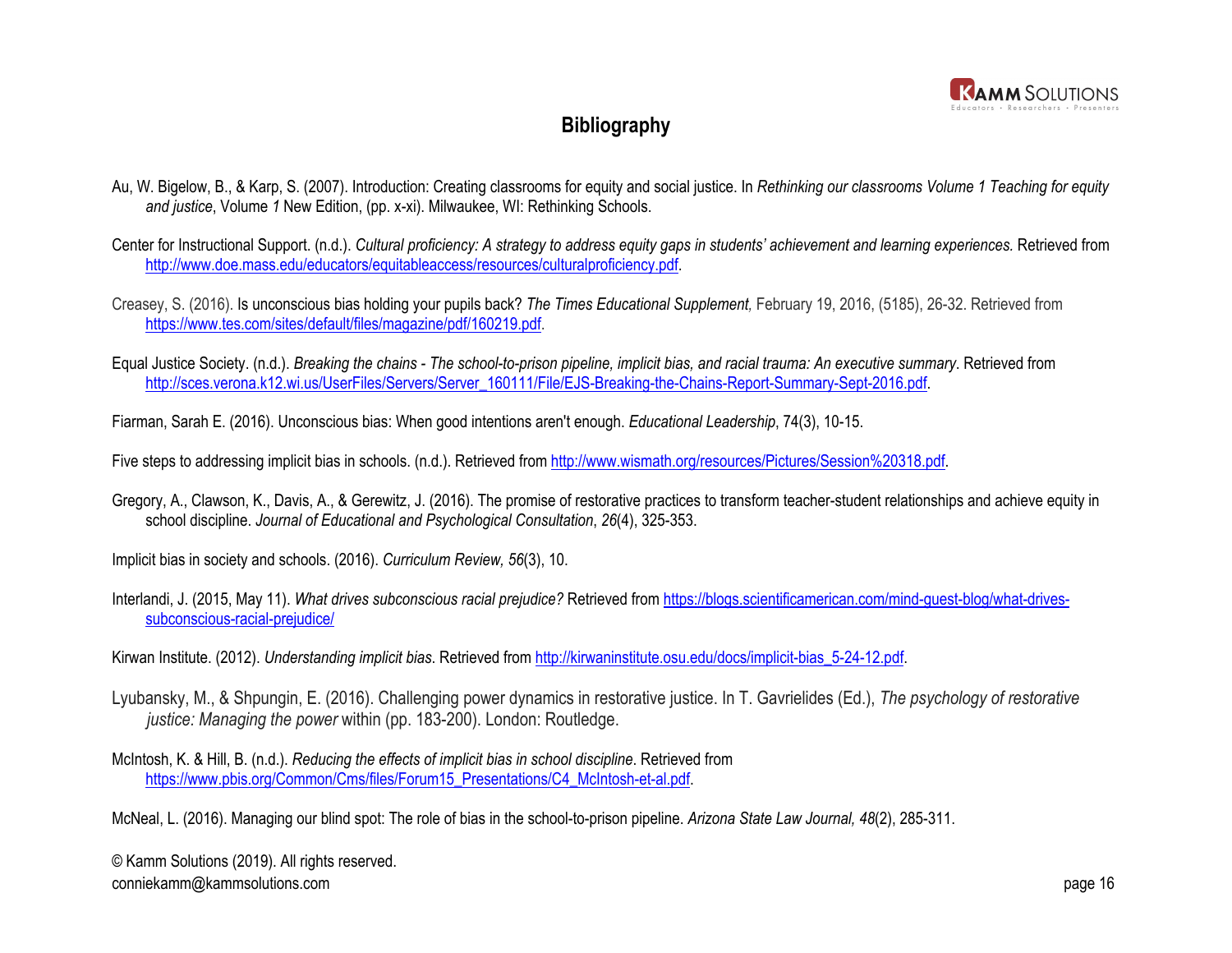

- Mthethwa-Sommers, S. (2014). What is social justice education? In *Narratives of Social Justice Educator*, (pp. 7-25). New York: Springer. Retrieved from [https://www.springer.com/cda/content/document/cda\\_downloaddocument/9783319084305-c2.pdf?SGWID=0-0-45-1470417-p176811714.](https://www.springer.com/cda/content/document/cda_downloaddocument/9783319084305-c2.pdf?SGWID=0-0-45-1470417-p176811714)
- Nance, J. P. (2016). Dismantling the school-to-prison pipeline: Tools for change. *Ariz. St. LJ*, *48*, 313. Retrieved from [https://scholarship.law.ufl.edu/cgi/viewcontent.cgi?referer=https://scholar.google.com/&httpsredir=1&article=1783&context=facultypub.](https://scholarship.law.ufl.edu/cgi/viewcontent.cgi?referer=https://scholar.google.com/&httpsredir=1&article=1783&context=facultypub)
- National Education Association. (2018). *Confronting implicit bias through exemplary educator preparation*. Retrieved from <https://www.nea.org/assets/docs/23840%20Confronting%20Implicit%20Bias%20Thru%20Exemp%20Teacher%20Prep-v2.pdf>.
- Neitzel, J. & Vinh, M. (n.d.). *Helping early educators un-learn implicit biases through professional development activities*. Retrieved from [https://inclusioninstitute.fpg.unc.edu/sites/inclusioninstitute.fpg.unc.edu/files/handouts/Implicit%20Bias%20Strategies-Inclusion%20Institute\\_5-8-17.pdf](https://inclusioninstitute.fpg.unc.edu/sites/inclusioninstitute.fpg.unc.edu/files/handouts/Implicit%20Bias%20Strategies-Inclusion%20Institute_5-8-17.pdf).
- Payne, K., Niemi, L. & Doris, J. M. (2018, March 27). *How to think about "implicit bias"*. Retrieved from [https://www.scientificamerican.com/article/how-to-think](https://www.scientificamerican.com/article/how-to-think-about-implicit-bias/)[about-implicit-bias/](https://www.scientificamerican.com/article/how-to-think-about-implicit-bias/)
- Peterson, E. R., Rubie-Davies, C., Osborne, D., & Sibley, C. (2016). Teachers' explicit expectations and implicit prejudiced attitudes to educational achievement: Relations with student achievement and the ethnic achievement gap. *Learning and Instruction*, 42, 123-140.

Pitts, R., A'Vant, E., Barrett, C., Cyril, K., & Jones, J. (2017). Implicit bias: A foundation for school psychologists. *Communique, 46*(3), 32.

- Quereshi, A., & Okonofua, J. (2017). *Locked out of the classroom: How implicit bias contributes to disparities in school discipline.* New York: NAACP Legal Defense & Educational Fund, Inc. Retrieved from [https://www.naacpldf.org/files/about-us/Bias\\_Reportv2017\\_30\\_11\\_FINAL.pdf.](https://www.naacpldf.org/files/about-us/Bias_Reportv2017_30_11_FINAL.pdf)
- Safir, S. (2016, March 14). *5 keys to challenging implicit bias*. Retrieved from<https://www.edutopia.org/blog/keys-to-challenging-implicit-bias-shane-safir>
- Scialabba, N. (2017, October 2). *How implicit bias impacts our children in education*. Retrieved from <https://www.americanbar.org/groups/litigation/committees/childrens-rights/articles/2017/fall2017-how-implicit-bias-impacts-our-children-in-education/>
- Song, S. (2018, May 02). *How restorative justice can work to keep students of color in school*. Retrieved from [https://www.yesmagazine.org/peace-justice/how](https://www.yesmagazine.org/peace-justice/how-restorative-justice-can-work-to-keep-students-of-color-in-school-20180502)[restorative-justice-can-work-to-keep-students-of-color-in-school-20180502](https://www.yesmagazine.org/peace-justice/how-restorative-justice-can-work-to-keep-students-of-color-in-school-20180502)

Staats, Cheryl. (2016). Understanding implicit bias: What educators should know. *American Educator, 39*(4), 29-33.

Suttie, J. (2016, October 28). *Four ways teachers can reduce implicit bias*. Retrieved from [https://greatergood.berkeley.edu/article/item/four\\_ways\\_teachers\\_can\\_reduce\\_implicit\\_bias](https://greatergood.berkeley.edu/article/item/four_ways_teachers_can_reduce_implicit_bias)